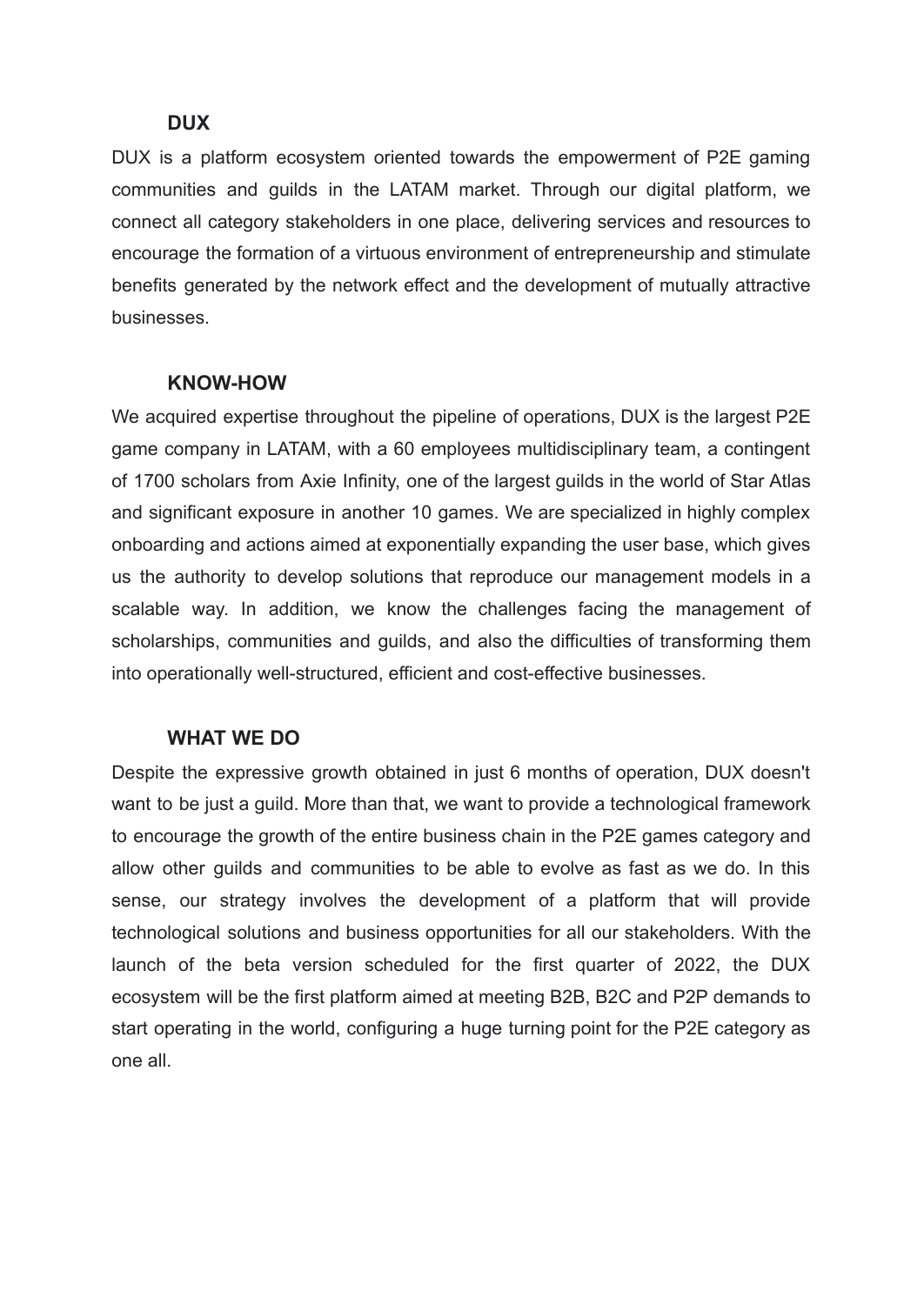**DUX wants to become a global reference in the context of P2E games by 2023, being considered by its peers and partners as the Guild of Guilds - an indispensable technological infrastructure for any organization that wants to succeed in the realm of games, the metaverse and the web. 3.0**

We are on the cusp of a profound technological transition that will irreversibly impact all pillars of our society: economy, education, culture, work - even our understanding of time and space will be dramatically transformed.

Aware that institutions will need to adapt, in a short period of time, to deal with the new challenges posed by web 3.0 and to receive a huge number of new entrants, DUX is positioned in a contributory way to provide adequate solutions for different stakeholders in this scenario of broad structural changes.

Based on our expertise in the Latin American context, we infer that we are facing an extremely relevant business opportunity, which can, in fact, reshape the way we relate socially and culturally to the idea of work. The gamification of the economy which ultimately turns workers into players and companies into guilds - is an ongoing process that is unlikely to be stopped by any competing force.

We understand in this new context it will be necessary to aggregate, facilitate, engage and enhance value exchanges between different actors across the globe. In this sense, DUX's objective is to develop a platform ecosystem capable of assertively responding to the changes promoted by the web3 economy, creating aligned solutions with the new paradigms of the future.

Foreshadowing emerging trends, our products and services will be imperative resources for enabling the entry of new users in the context of the new global economy - whether they are gamers, entrepreneurs, game studios or specialized professionals - which will certainly constitute a differential valuable market in the short and medium term. Given this perspective, DUX does not hesitate to see itself,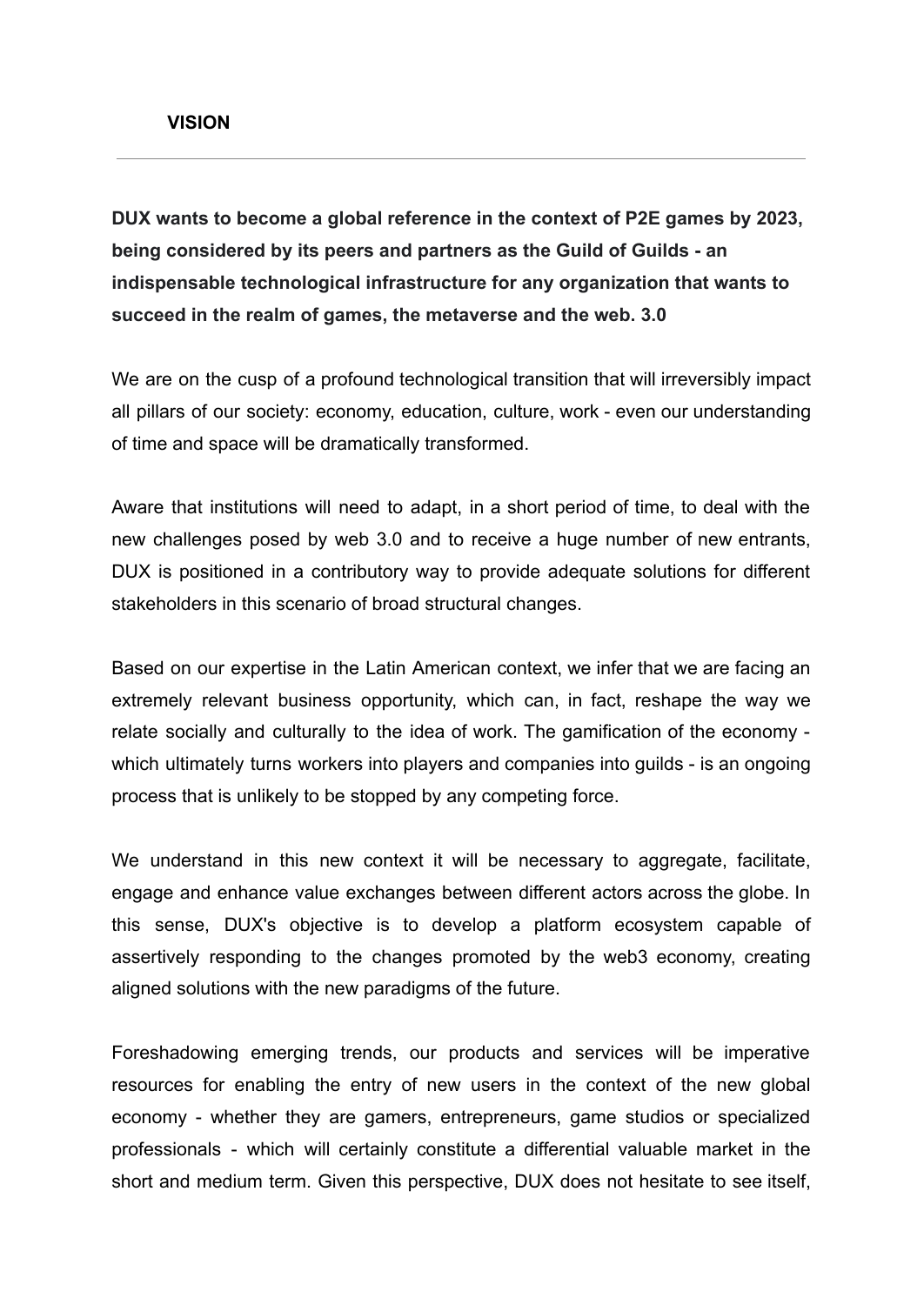in the near future, as one of the most relevant global players in the context of web3, providing a mix of products and services perceived as indispensable by its customers and partners.

#### **DUX MISSION**

**Our mission is to promote a profound socio-economic transformation in LATAM through the technological empowerment of our user base and the innovations arising from the web 3.0 economy. By 2030, we aim to get more than 100M people on board the metaverse, P2E gaming, securely and user-friendly integrate them into the Web 3.0 space.**

To this end, as the largest blockchain gaming startup and the largest play-to-earn guild in Brazil, we realize that we must give ourselves the responsibility of encouraging the creation and development of more guilds, scholarships and businesses in the LATAM scenario, helping to generate new jobs, escalating business opportunities and creating maximum value for our users.

Having the DUX platform ecosystem as a convergence interface, we aim to create an environment which can produce distributed income for a broad contingent of people, acting in a context of inclusion and empowerment.

Initially inserted in the context of P2E games and metaverses, DUX is perceived, in a broader scope, as a portal for new users to enter the web 3.0, encouraging collaborative entrepreneurship in all its potential facets through our ecosystem. In this sense, DUX positions itself as a facilitator in the transition from the web 2.0 economy to the web 3.0, creating attractive, safe and profitable business opportunities for all its stakeholders.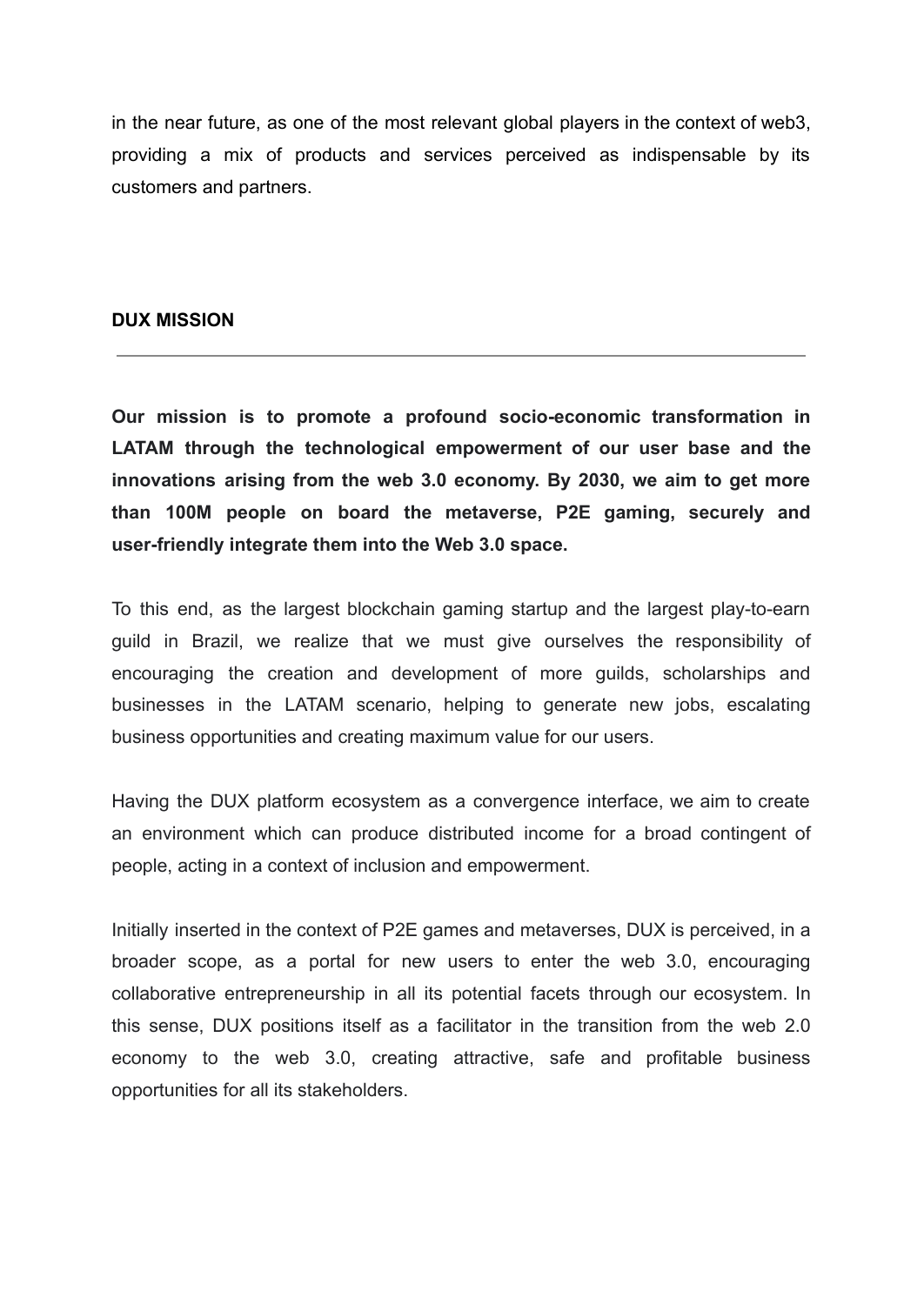**We are guided by 6 principles which conceptually consolidate each of our value propositions:**

#### **DECENTRALIZATION**

"Collaborating to Decentralized Society" is one of the company's main guidelines, present in the implementation of our operational processes, in the development of innovative solutions and in our decision-making. In addition, decentralization is also presented as a philosophical measure of DUX: "Decentralizing User eXperience" an acronym for DUX - is an ongoing process that drives the company's efforts to contribute to a real and tangible socio-economic transition for its users.

The decentralization of structures, powers and information is at the service of life, understanding the more diverse a system, the less vulnerable and fragile it will be. The natural path of growth is in the direction of diversity, in the expansion of plurality and in the delivery of accessibility for all.

DUX proposes to redesign hierarchically centralized systems, with members endowed with disproportionate powers and disparate decision-making capabilities, transforming them into more equitable structures, egalitarian moderation and collaboration between individuals.

#### **GAMIFICATION**

The world calls for new forms of social, educational and labor interaction, expanding the possibilities of relationships between individuals and organizations. Changing the perception that is heavy, boring and of mere obligation associated with daily tasks of work routine to adopt a look of lightness, pleasure and fun - inherent to the culture of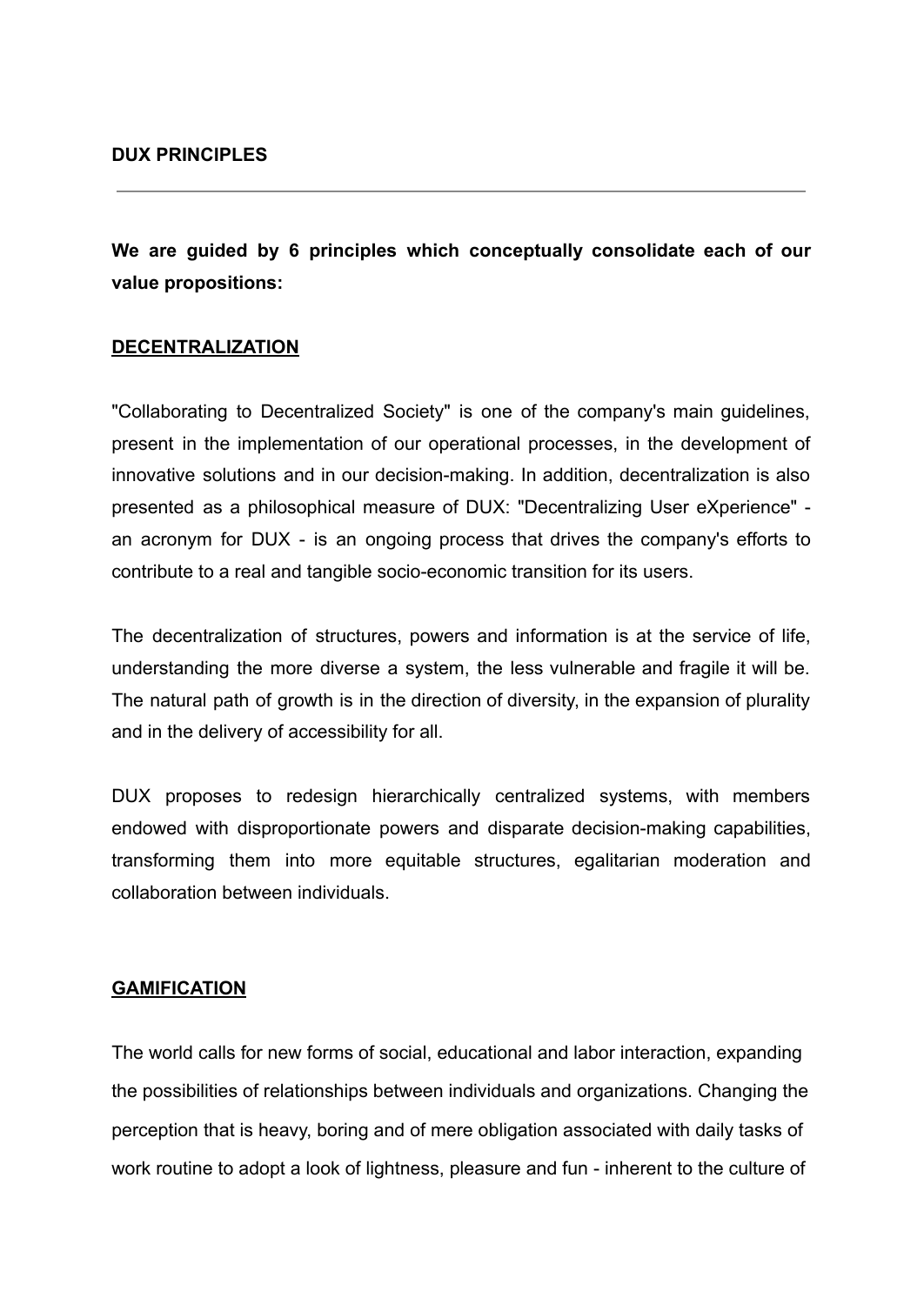gamification - presents itself as an intuitive and unstoppable path for us to achieve our goals . Fully absorbing the proposal of P2E games, interactions in the DUX ecosystem recognize that it is possible to generate income while performing fun and enjoyable activities.

The purpose of DUX is to embark a large contingent of new users to the paradigms of P2E games, the metaverse and the web 3.0, breaking the barriers of resistance, simplifying the transition process through gamification resources and allowing, in this way, that everyone can enjoy the business opportunities of the economy of the future in a safe, friendly and profitable way.

#### **NETWORK EFFECT:**

In order to unite different people and projects towards the same goal, it is essential to have an integrated platform where each actor can express their values and make the entire ecosystem potentiated by the network effect. Converging common interests and bringing together different skills as a way of enhancing results becomes, therefore, the mission of a cohesive community.

DUX builds bridges between the various stakeholders of the GameFi category, facilitating information exchanges, developing businesses and promoting connections that generate reciprocal value for the collective. As a result, we seek to increase the feeling of belonging, the engagement of each participating member and taking advantage of the power of the network effect.

We want to stimulate digital interactions that have a qualitative differential and a deeper social involvement for our users, promoting longer and more meaningful relationships. Our goal is to harness the networking power provided by our ecosystem to create a collaborative, creatively effervescent environment conducive to the flourishing of virtuous circles of entrepreneurship which, ultimately, can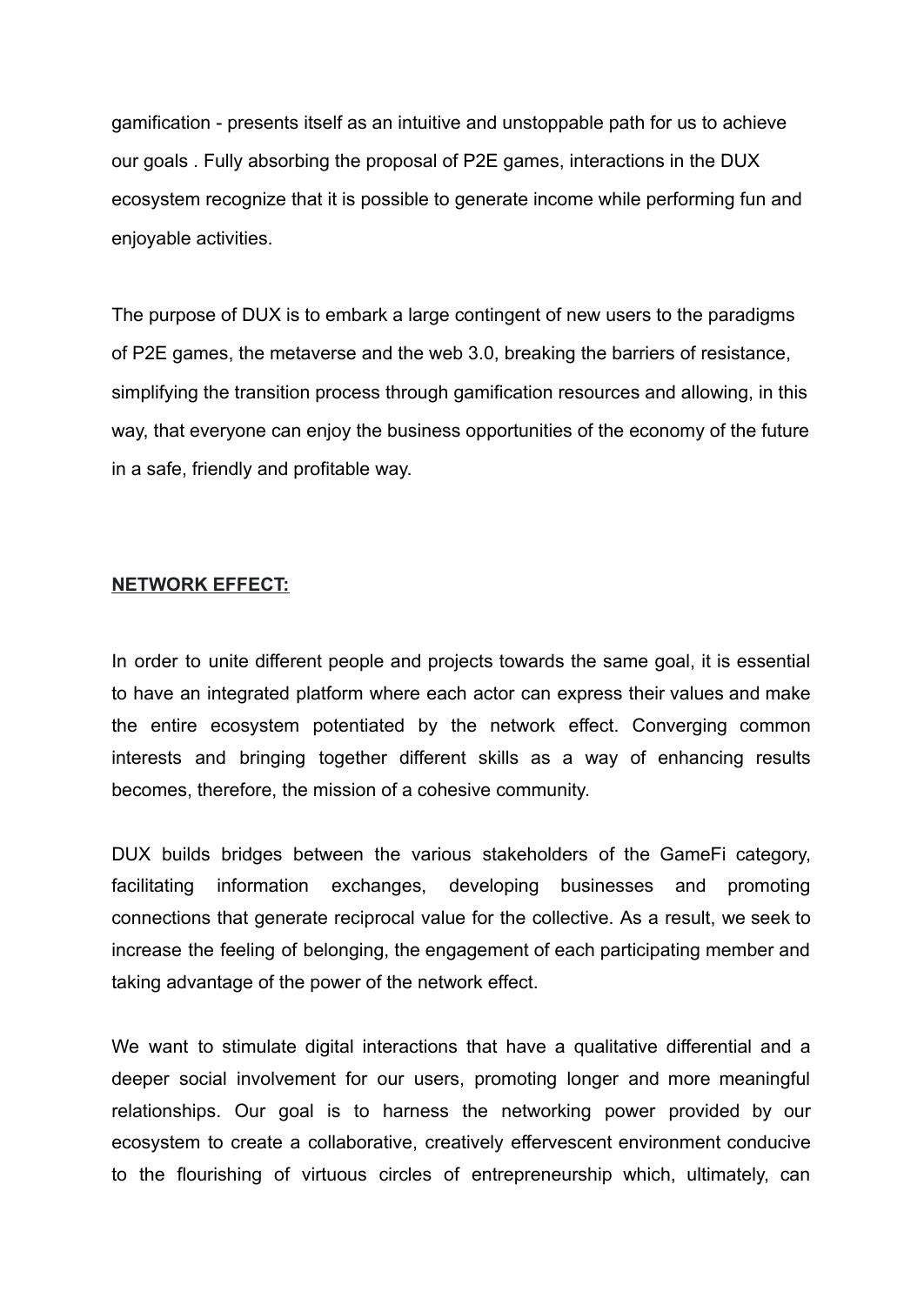transform players into guilds, guilds into communities, and communities into DAOs. .

#### **DYNAMISM**

In a scenario chronically affected by the intense volatility of assets, where new projects appear in profusion and old projects die at accelerated speed, DUX acts with resilience and dynamism to minimize risks, expand entrepreneurial activities and stimulate new human relationships of work, exchange, training and personal development.

The premise here is that nothing is static. To be successful, we must be receptive to constantly changing perspectives. In this context, dynamism can be seen as an appropriate analogy for structuring the DUX ecosystem itself. We understand the process of constant exchange and interaction between different systems and structures can help us to design better projects that are able to deal with the rapid transformations of the category and the world. We realize the ability to adapt is a fundamental attribute for survival and a successful long-term achievement. A perennial network is a living network.

### **COMMUNITY ORIENTED**

Guilds and gaming communities are able to create deep social bonds, interaction and connection between their members. After a careful evaluative analysis with our user base, we realized well-managed communities have a highly engaged audience; participatory members willing to absorb technical teachings; spontaneous content production; collaborative culture and an intense sense of belonging, clan and brotherhood. Every major brand in the world invests huge amounts of money to establish relationships to promote this level of engagement with their customers and often, despite the money spent, they fail miserably to achieve this goal.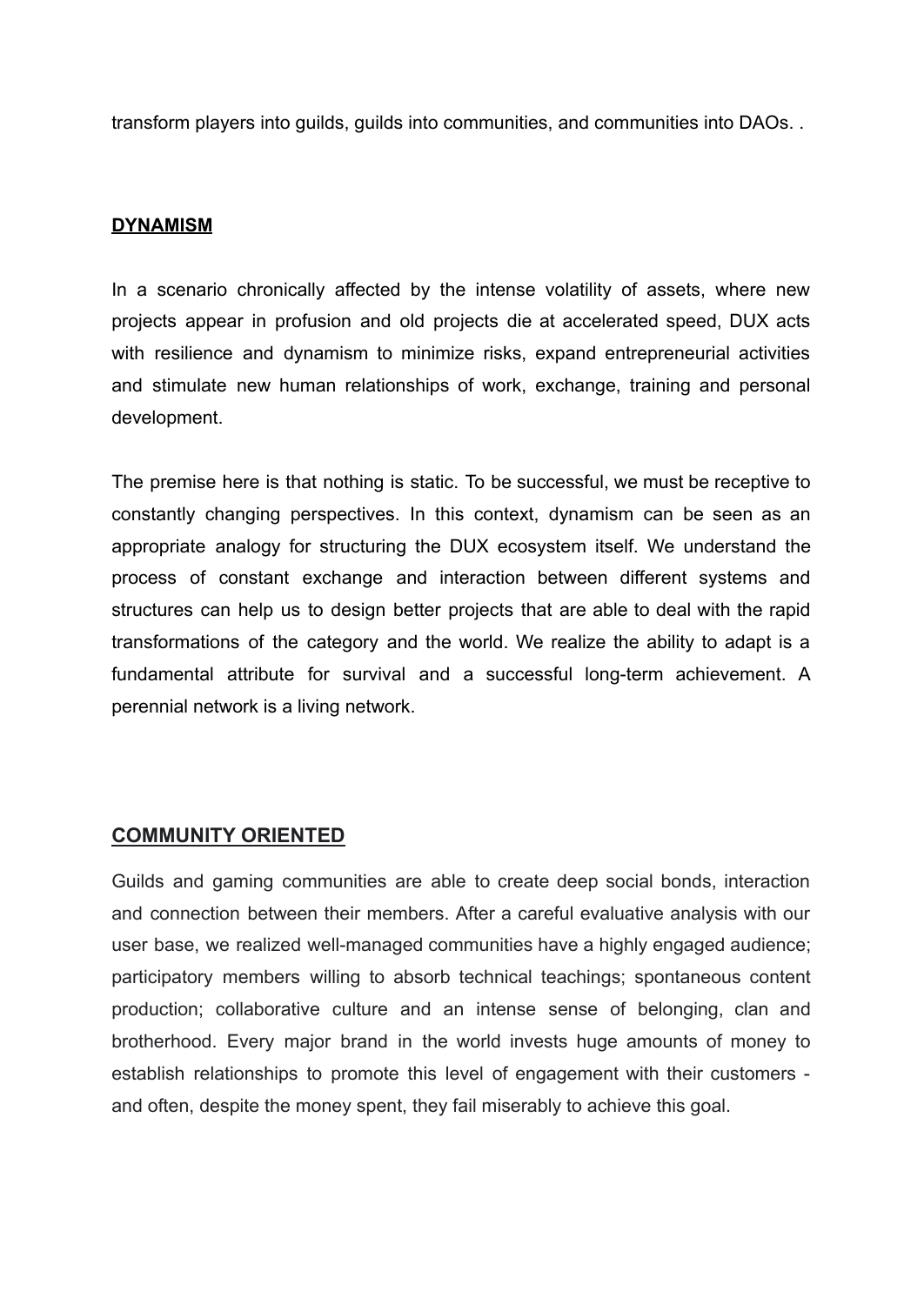On the other hand, despite all these highly valuable attributes, most guilds and communities still have lack access to: fundraising, relevant institutional partners, technological infrastructure, mentoring, training activities for their members, recruitment applications of players, specialized professionals, democratic governance mechanisms, good relationship with the media and an extensive list of other indispensable resources, which can help them to expand their activities and scale their operations in an affirmative way.

We understand communities are  $-$  and will increasingly be  $-$  vital assets for launching and perpetuating any new brand. The new social media will connect communities, guilds, DAOs and not just isolated individuals with each other. Based on this conviction, DUX's strategy is oriented towards providing a robust structure our platform ecosystem -, powered by the DUX Token, capable of offering solutions to connect all our stakeholders and enhance business opportunities between them, stimulating integrated collaboration and creating win-win chains.

Whether you are a player who wants to create a small guild with a group of friends or manage a scholarship with thousands of members, DUX platform provides the necessary resources so your business can evolve over time and achieve in a solid and sustainable way their full potential. We turn guilds and communities into powerful web 3.0-aligned business hubs.

The idea of building, incubating, consolidating and accelerating communities is at the heart of DUX's ecosystem - where, in the same way, guilds, sub-guilds, players, scholarships, meta entrepreneurs and everyone else is involved in this promising business network.

#### **DATA DRIVEN**

DUX has an unwavering and permanent commitment to collection and measurement of data. Identifying and monitoring new opportunities of market trends are strategic attributions for the full development of our operations. We use this information as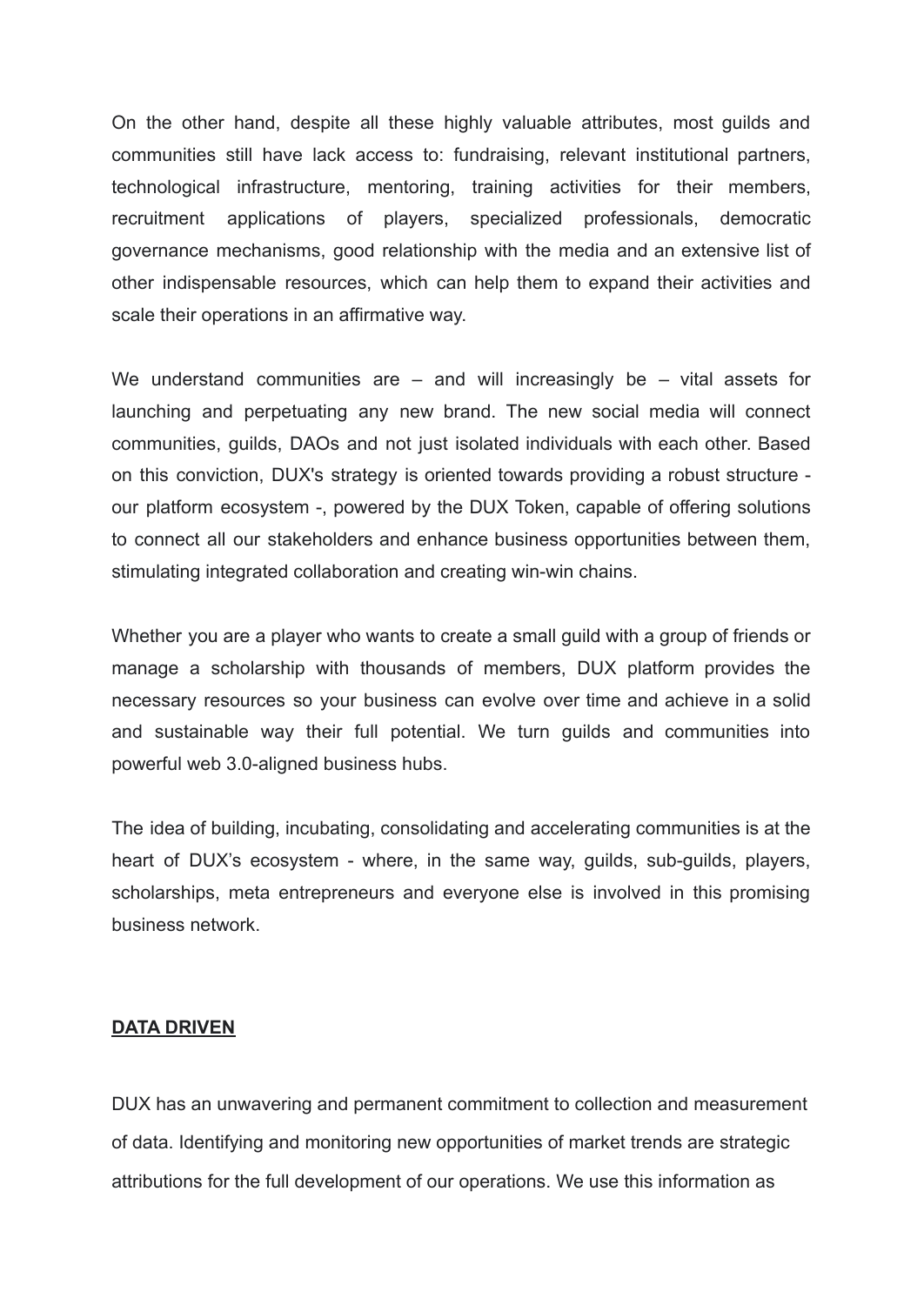strategic differentials in decision-making and as an aid in adopting favorable positions against other market players.

A platform ecosystem allows us to institute different data collection methodologies about customers, processes, transactions, and also facilitating the development of solutions that aim to meet capital pains of category and the fine-tuning of the offered products and services.

Likewise, building a comprehensive and detailed database of members provides not only demographic information, but also behavioral characteristics, aspirations, hard and soft skills, time availability, which is a crucial need for guilds and meta entrepreneurs to find players and skilled labor.

Aiming to better understand its potential clients and the players that make up its database, DUX created an in-house research institute to develop proprietary studies on the P2E games market in Brazil and in other strategic countries for the expansion of its operation. In addition to supporting DUX's own corporate decisions with concrete data regarding the behavioral and socioeconomic profile of the target audience, such studies enable the anticipation of latent trends, investigate acceptance, receptivity and capillarity of this new paradigm of games in the Latam market.

#### **USER CONTENT GENERATED**

Collaboration is one of DUX's main institutional premises. In this regard, we aim to create mechanisms to propagate this principle and serve as a trigger for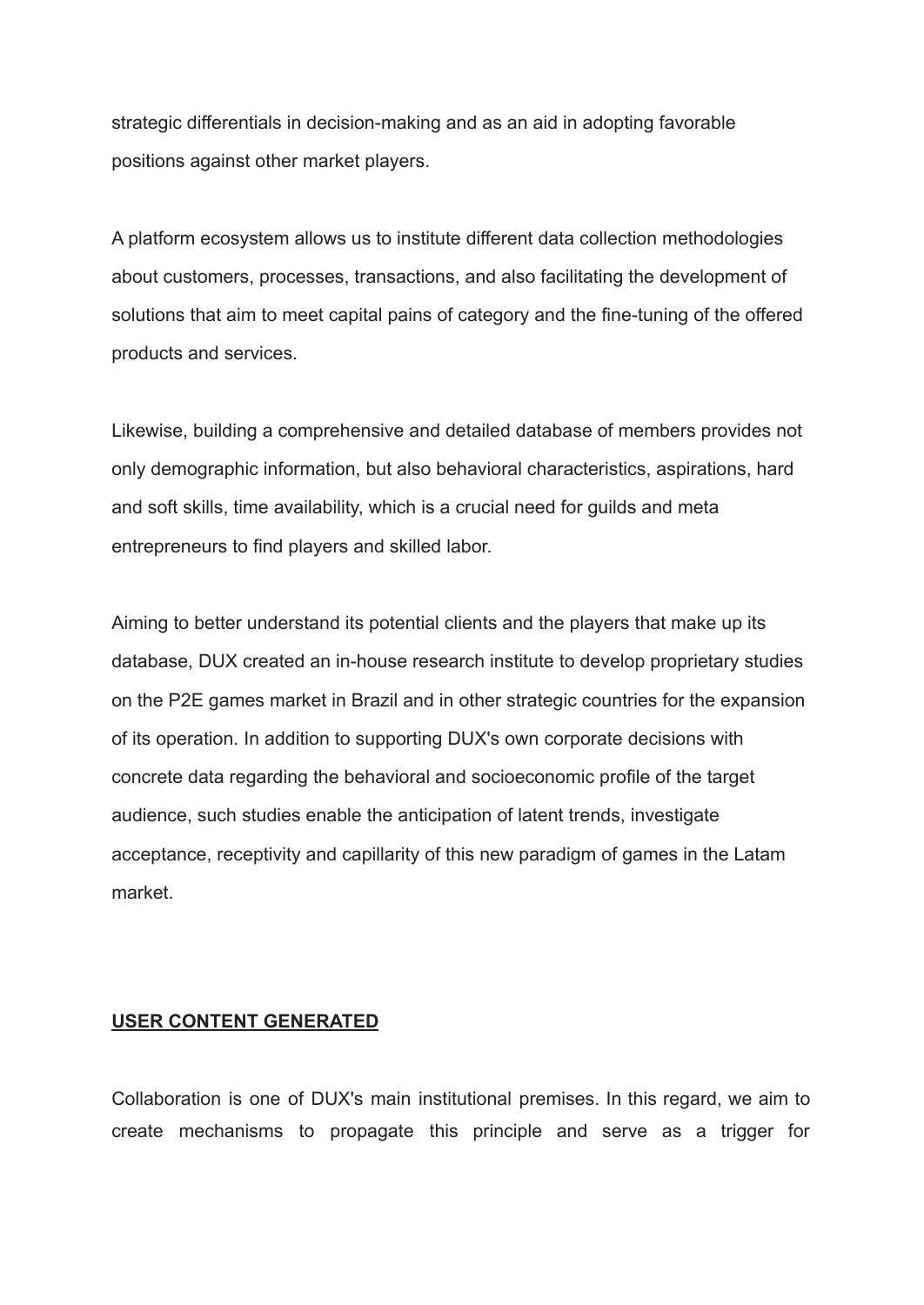spontaneous development of cooperative, engaged communities which act symbiotically for the common good of the ecosystem.

When we analyze the context of communities with a high level of engagement, the commitment and voluntary dedication of their members to produce internal content is evident. The interaction resulting from this production fulfills an important role of social cohesion, serving entertainment, educational, commercial, promotional and dissemination purposes. The creation of content generated by the community itself is an important objective to be achieved by DUX and, at least at first, incentive mechanisms aimed at target audiences will be needed - whether these are typing and remuneration resources, rewards in the form of NFTs, gamification stimuli, badges, community voting systems, or any other.

The strategy to encourage production of content and social interaction can, finally, act as an engine to increase attraction of new users, creation of joint solutions and, even more broadly, induce improvements in the ecosystem, making this network of opportunities even stronger.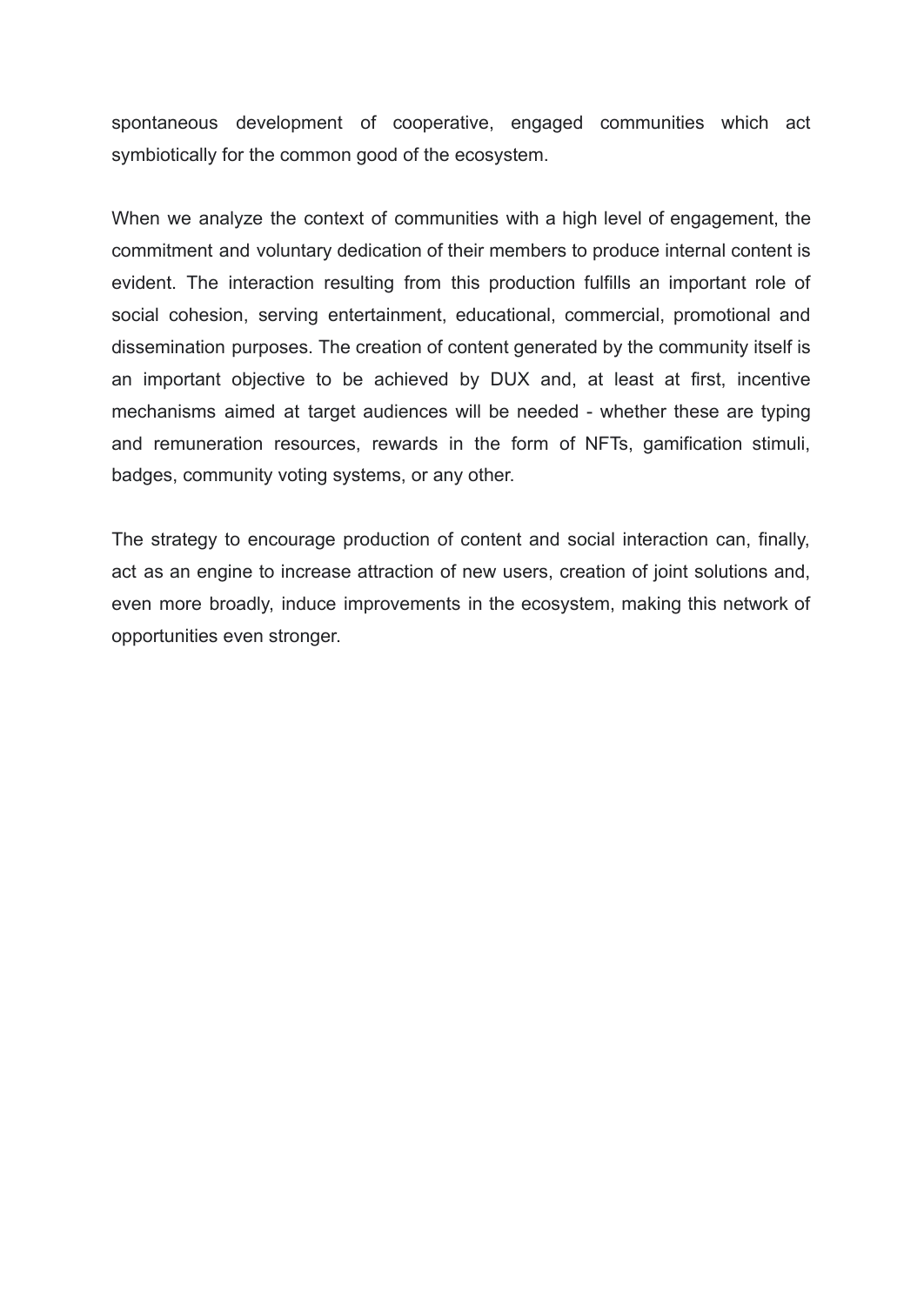#### **SCENERY**

### **1. DUX BACKGROUND**

Operating in the Brazilian market since July 2021, DUX has acquired extensive operational experience, strategic market vision and authority to identify the challenges of the P2E games category and solve the problems faced to embark a large number of people in the web 3.0 economy.

We realized, unlike the entry through DeFi and trade - less accessible to laymen, more hermetic and with greater demand for technical knowledge - games opened the door of the web 3.0 market for a wide range of new users, mixing it with the alluring attractions of entertainment, fun and gameplay. In line with this perspective, games and all the buzz around metaverses have, in fact, the potential to materialize a trend of boarding a new audience on a large scale and in a very short period of time, taking advantage, above all of the broad base of consumers who already make up the traditional games category.

Precisely for this reason, we believe that projects well positioned in key markets, such as Latin America, which holds a significant market share in a global context, will have a significant differential in the coming years. In this sense, timing of entry is a fundamental factor to consolidate an expressive position in the category.

DUX provides solid differentiators compared to other market players:

- 1. Experience and operational security of the largest scholarship in Latin America;
- 2. Seed round with contribution from major market players: OFR, Animoca Brands, DotDots - in addition to an expressive network of institutional partners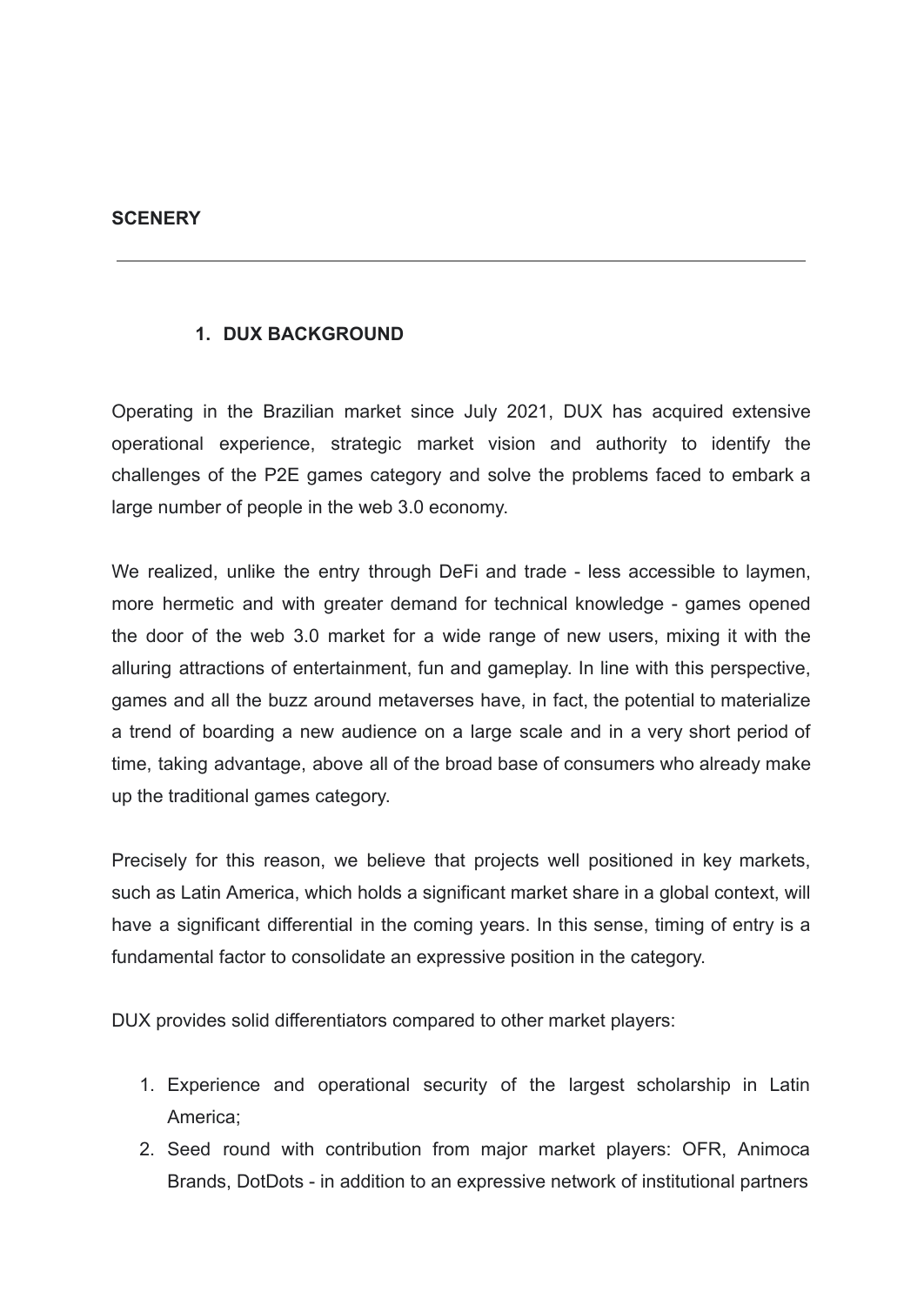- 3. Great ability to engage and mobilize KOLs (key opinion leaders) from different segments and expand the category's target audience;
- 4. Mastery of the entire operations pipeline: media, recruitment, asset management, performance monitoring, research, etc;
- 5. High ability to scale operation, deep understanding of current market challenges and resilience to adapt to possible new scenarios;
- 6. Wide network of contacts and ability to establish solid B2B partnerships with the biggest players in the market.
- 7. Strategic positioning in LATAM and in Portuguese-speaking countries

#### **2. LATIN AMERICA**

Latin America is made up of 35 countries with a contingent of more than 600 million people. According to studies carried out by Newzoo, Brazil and Mexico have the leadership in revenue in the region, with \$2.3 billion and \$1.75 billion respectively. A vast and priority market for the games industry which encompasses something around 260 million gamers and expands at a rate of 10% per year.

The low HDI, social vulnerability and large gaps in formal work make Latin America the perfect scenario to disseminate the concept of play-to-earn games. We believe P2E games are a powerful tool for socioeconomic empowerment which can, ultimately, effectively reverse chronic problems in the continent and in other developing countries, such as extreme poverty, food deficit, social and opportunity inequality, unemployment, precarious work, slave-like work, among others.

However, despite the potential to promote a strong transformation in countries affected by serious social ills and the remarkable attractiveness of P2E games among the Latin American public, we infer from technical challenges encountered in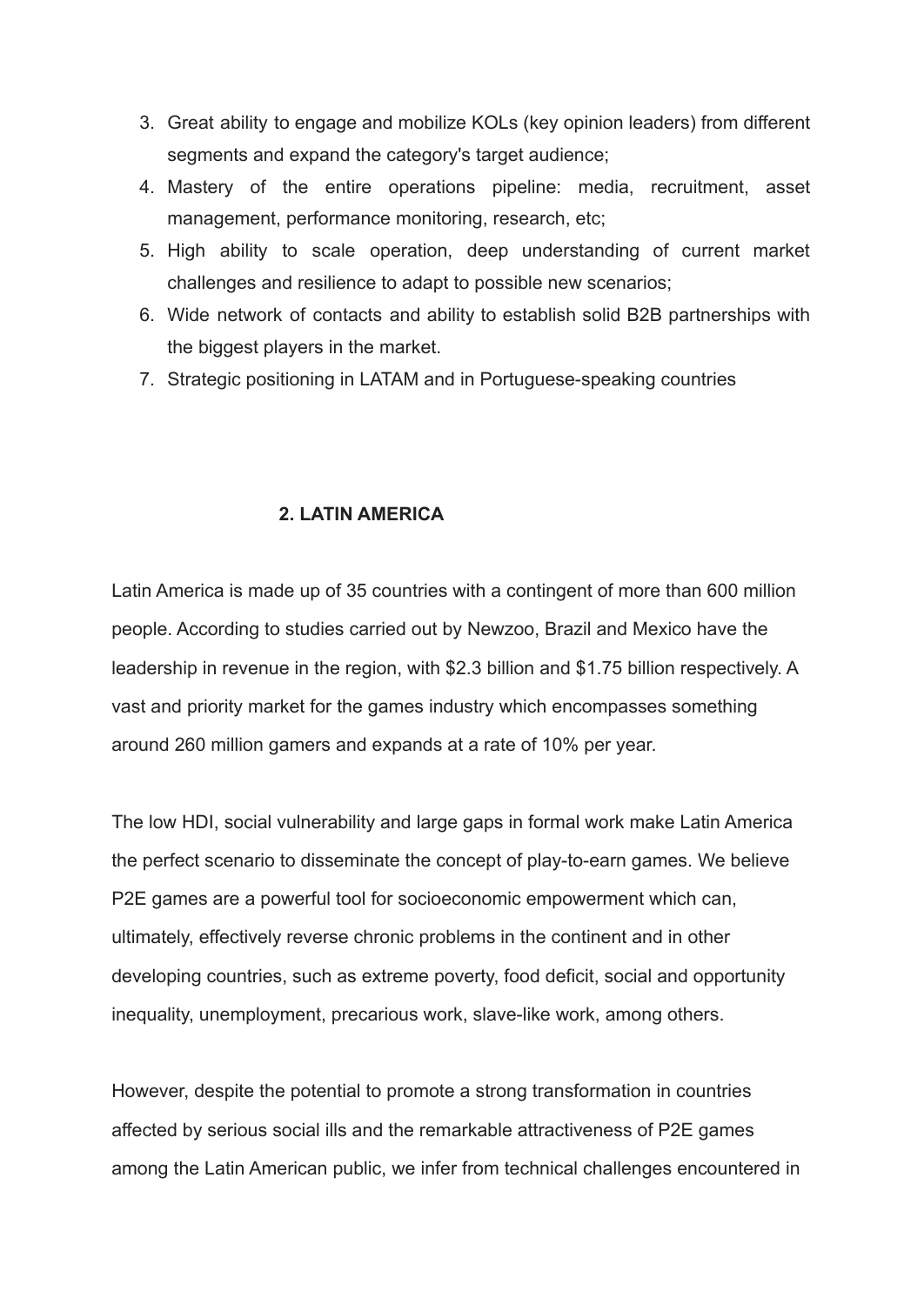the operation of our own scholarship that the market is still not fully mature to absorb the massive boarding of new users and, in this sense, it still have lacks infrastructure and scalability solutions in order to reach its full potential and efficiently absorb the impact of the entry of a wider contingent of users.

### **3. METAVERSE**

Around the globe, retail commercial activities are massively migrating from physical stores to e-commerce, especially in countries like Brazil, where mobile devices connected to the internet already reach more than 100 million users.

In the wake of this same process of digital inclusion, it is easy to conjecture about the future impacts of the metaverse on the social contexture and the profound transformations which will affect different categories of business, from games to social media, reverberating in fashion, advertising, in politics, art, cultural activities, as well as a host of other segments.

In addition to experimenting with virtual versions of physical products, the consumption of native virtual items - intended to be enjoyed only in virtual environments - gains more and more strength in these new spaces. The increase in the virtual presence of businesses, companies and people is an irreversible phenomenon, which can be attested by the increasingly extended time people spend online. Digitization will create a new world, in which the boundaries between physical and virtual tend to blur.

The metaverse can be seen as a propitious platform to give vent to desires of this new stage of the digital age, a support interface for other technologies, spaces and digital ecosystems, where individuals will spend a large part of their lives. Along with the demand for technology, hardware and software, the workforce of meta-entrepreneurs will be essential to create new utilities and possibilities for interaction and application for these spaces.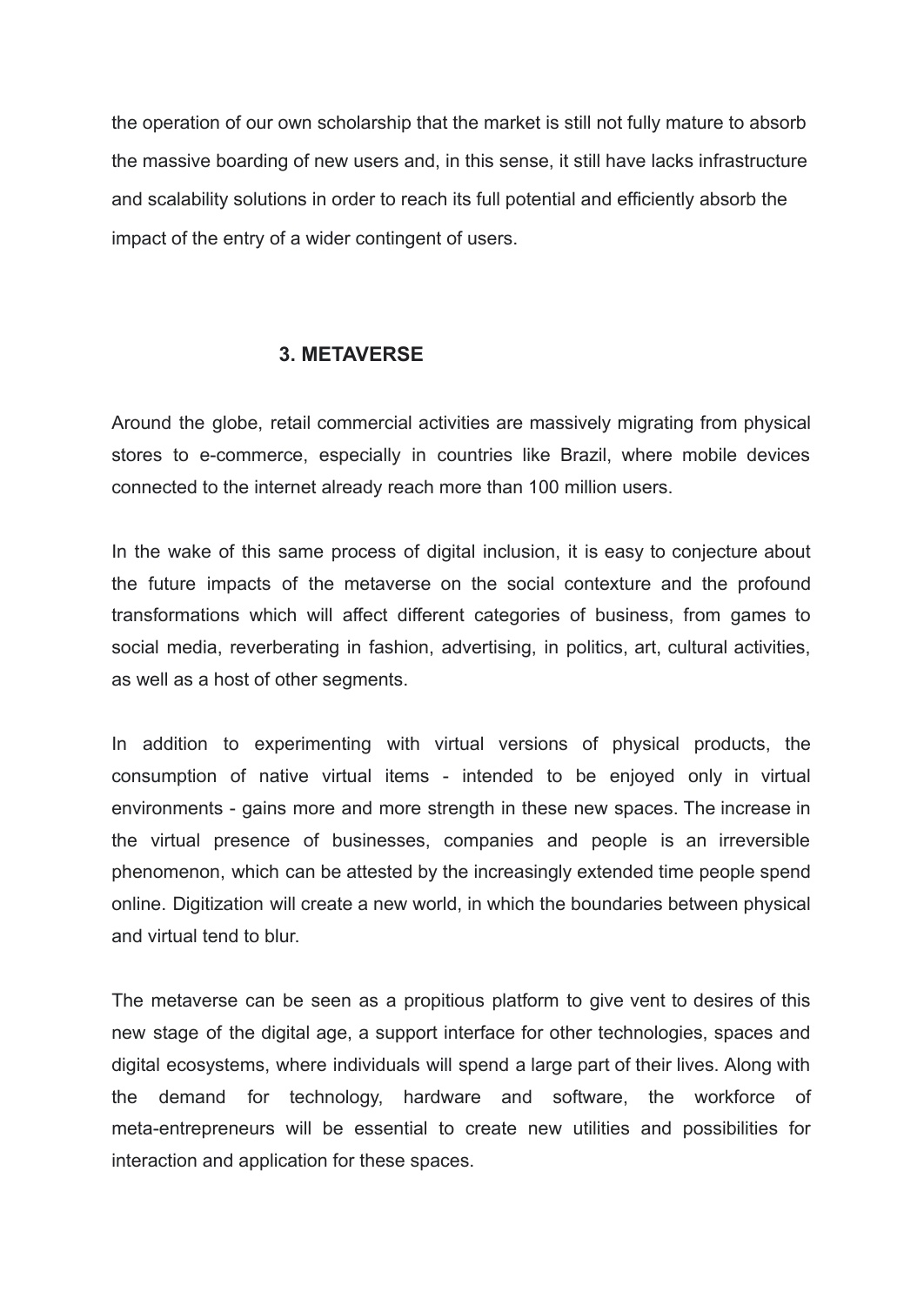#### **4. PLAY-TO-EARN**

In play-to-earn games - based on open economy models - players are rewarded for their active participation in the ecosystem, creating value for both developers and other players by investing their time and efforts in the game. The assets and resources involved circulate freely between players without the need for intermediation by a central authority.

The play-to-earn paradigm, based on NFTs and decentralized finance, incorporates a financial layer into the gaming ecosystem, allowing players to have real ownership of their virtual assets and carry out exchanges and transactions from there. In this way, P2E games enable the informal dynamics which were already in place in many traditional games, rewarding performance and rewarding their community of active players.

Currently, games are gigantic cultural aggregators. They bring together millions of people around a common interest and are capable of awakening a sense of collectivity, belonging and communion. Every game needs, above all, a community that is in charge of playing it and promoting it. The presence of this collectivity is valuable for disseminating games and the interest in them to last over time. The act of belonging to a community and dedicating oneself to the ecosystem of a game is justified both by the sense of distinction and social recognition, as well as by the interest of raising profits from the acquisition of scarce and rare goods.

In parallel with the decrease in the supply of job vacancies in traditional occupations, robotization and automation that drastically affect various sectors of industry and services, play-to-earn games can become one of the main employment and income distribution tools for the next generations.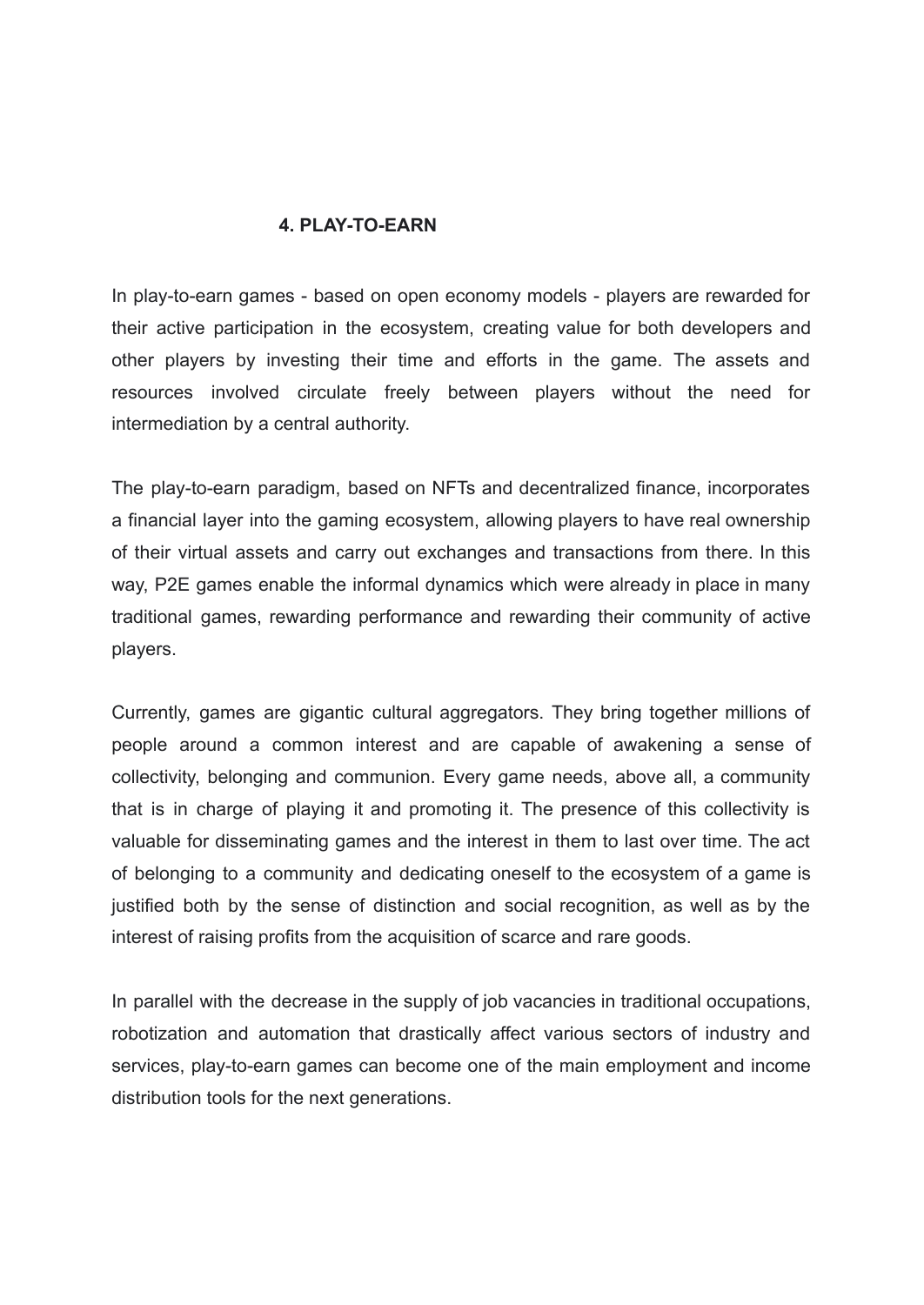It should also be noted that play-to-ear is a disruptive paradigm that can be incorporated into several other business categories and not just the games market. Effectively, it is possible to promote the implementation of this concept - which inverts the perspective on who pays for which service or product - in a very broad scope. Just imagine, just as a projective hypothesis, if viewers were paid to watch movies and redraw them on their social media of choice. Or if students were paid to study and not the other way around. Or if the act of maintaining one's health in an exemplary way was an action worthy of payment - since the health system would theoretically be spared. The possibilities are countless. Expanding our perception of the applicability of this concept helps to understand the commercial vastness of this universe and gives us indications of potential value of this market in the not so distant future.

#### **5. PLATFORM ECOSYSTEM**

The potential of platform ecosystems within the web 3.0 is immense and constitutes an unequivocal business trend for this next decade. DUX ecosystem is a platform capable of bringing together all the stakeholders of the P2E games market in one place, integrating companies, guilds, scholarships, entrepreneurs, game developers, content creators and players. We offer matchmaking tools to stimulate business generation and promote networking among users, management and performance resources aimed at guilds and scholarships, a payment system to facilitate rewarding players process and a series of solutions to increase profits and promote development of the P2E games category from technological, financial and human exchanges.

However, before we move on to the technical descriptions of each of the features to be implemented and the detailing of the value propositions these features will send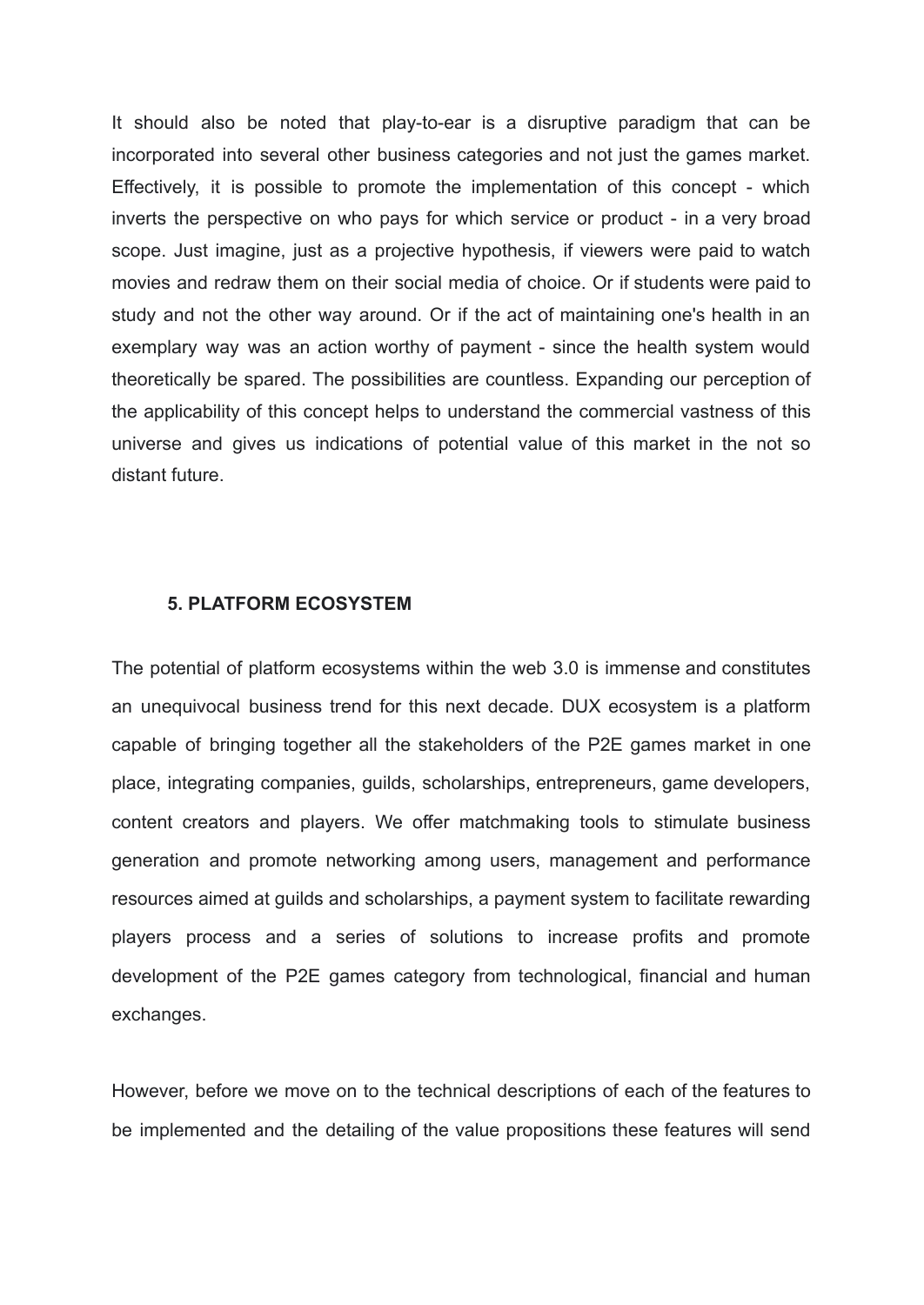to our stakeholders, it is crucial to define with maximum precision what a platform ecosystem is - since this will be DUX's main performance canvas.

According to the definition proposed by Geoffrey G. Parker, Marshall W. Van Alstyne and Sangeet Paul Choudary in their 2016 book Platform Revolution, a platform ecosystem is: "a company that enables interactions which create value between external producers and consumers. The platform provides an infrastructure for such interactions and establishes the operating conditions for them. The primary purpose of the platform is to consummate contact between users and facilitate the exchange of goods, services or "social currencies", thus providing value creation for all participants"

The business model DUX intends to implement is in line with the authors' description and is based on the interaction and collaboration of various stakeholders through technological, financial and human exchanges. A mutually beneficial network architecture that positively feeds the entire ecosystem. We believe this joint action, on a cooperative basis and mutual gain, can effectively generate greater and more expressive value for each of the parties involved than if they chose to work separately.

In this way, the network architecture of our platform promotes connections between multiple institutional actors, transforming potential competitors into potential partners, encouraging non-zero sum games and more advantageous relational dynamics for all participants. In view of this proposition, we understand the DUX ecosystem is composed of different links that feed back, benefit and enhance each other, creating a collaborative culture in which each of our users is directly favored.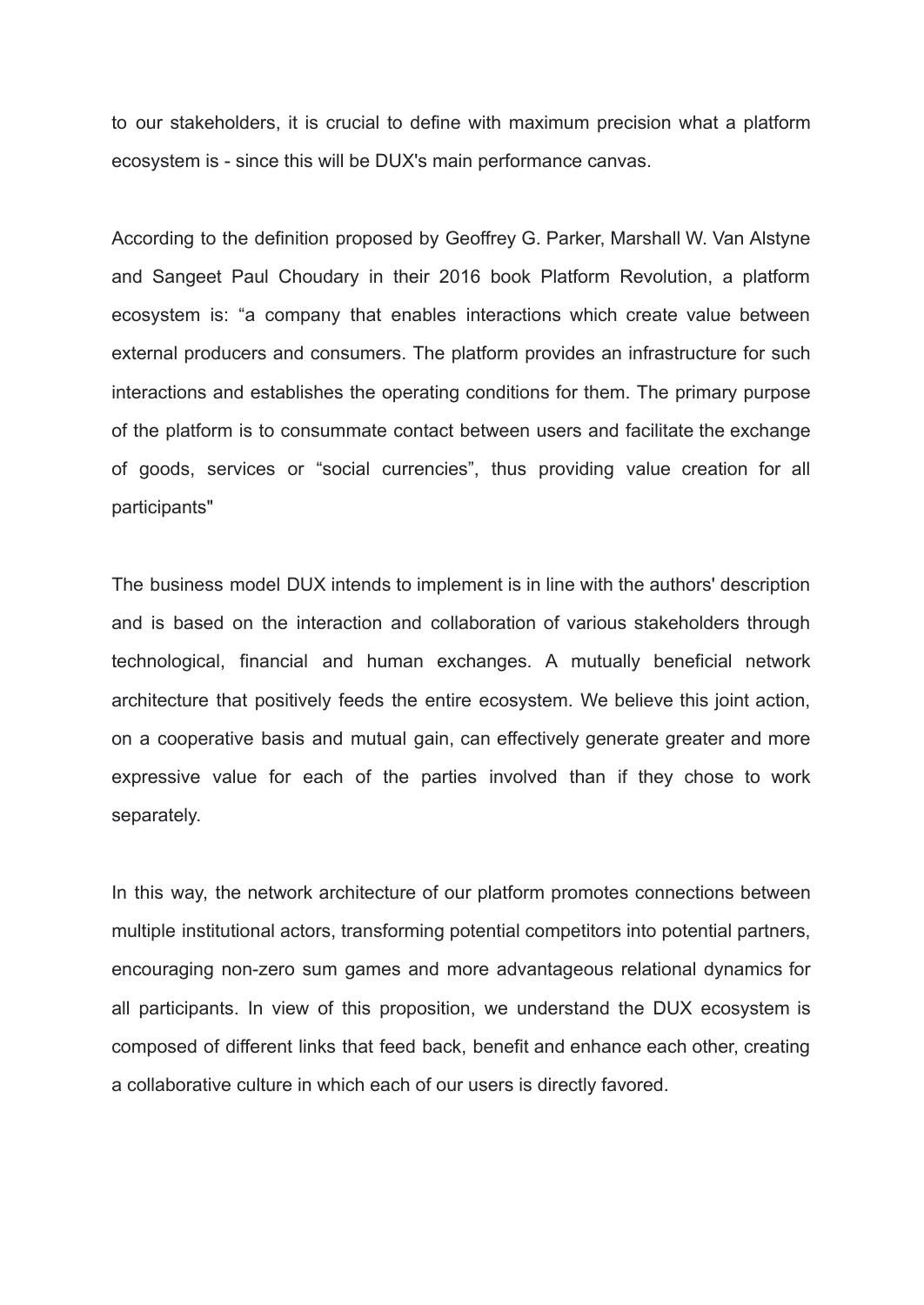### **MARKET NEEDS**

The experience gained by DUX through its operations in the Brazilian and Latin American scenario, added to the market studies carried out with our communities of players, prospects and managers from other guilds, allowed us to identify with a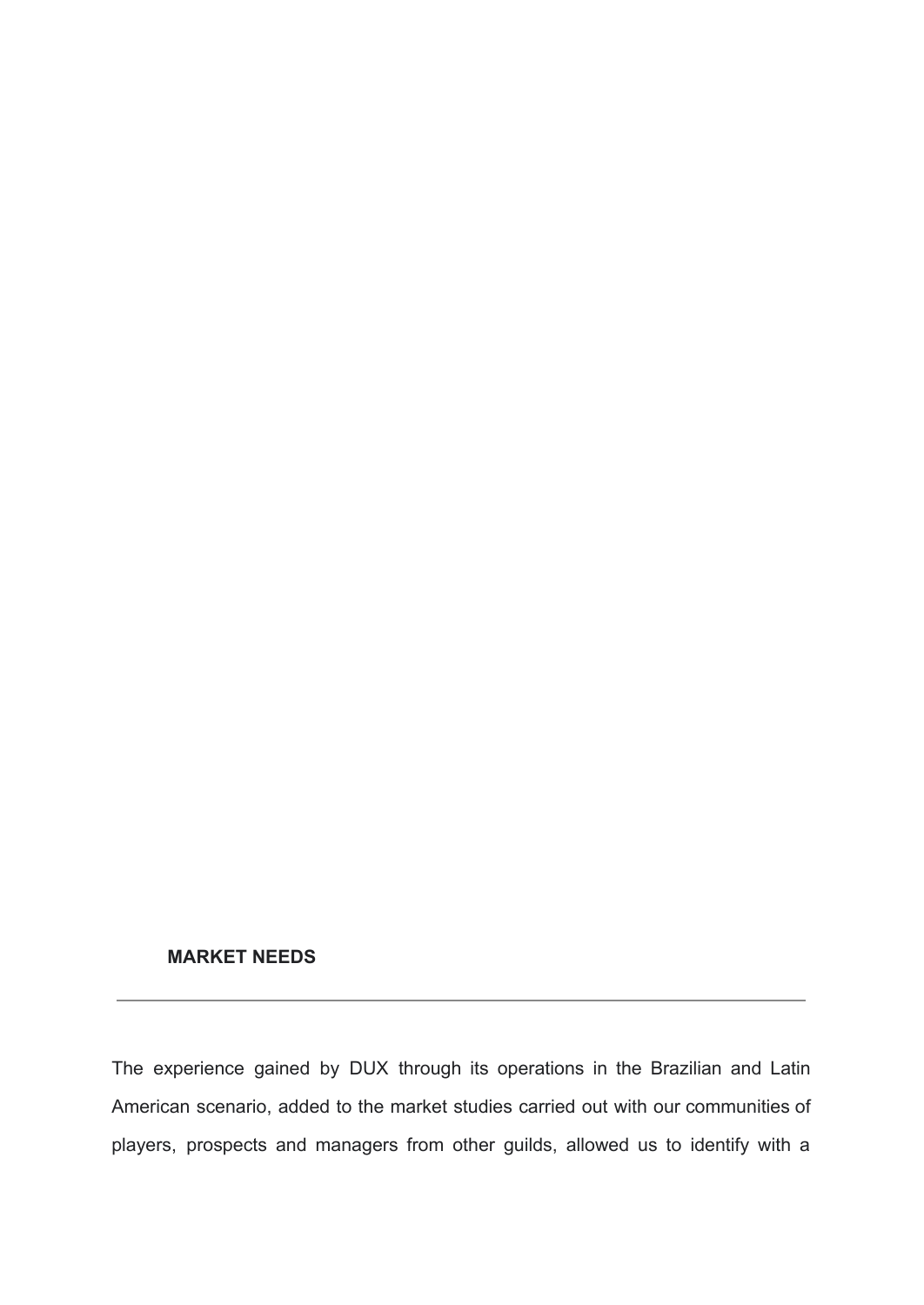good level of reliability the immediate and future needs that need to be addressed overcome so we can boost the development of the entire ecosystem:

- Disconnection between segment main stakeholders players, developers and content producers are dissociated;
- Difficulty in identification, recognition and social exchanges between users who share similar interests;
- Complexity recruiting of players/professionals that meet attitudinal, soft and hard skills profile prerequisites;
- Lack of tools to help managers, governance mechanisms, automation, performance monitoring, etc.;
- Difficulty in accessing an efficient and simplified crypto-fiat payment system;
- Difficulties in creating, encouraging and managing engaged communities;
- Fragmentation of specialized content on subjects of interest to communities;
- Lack of compensation mechanisms for small content creators;
- Complex and time-consuming selection process to join guilds;
- Lack of fundraising tools for incipient projects;
- Difficulty for guilds, communities and DAOs to access VCs for fundraising;

## **TOOLS // INTEGRATED SOLUTIONS**

From this preliminary identification of threats and challenges, DUX intends to contribute to solving these difficulties, substantiating the market with instruments that help in this process of boarding a large contingent of new users.

We understand our platform ecosystem can be segmented into six main solution cores: Social, Performance, Payment System, Recruitment, Research and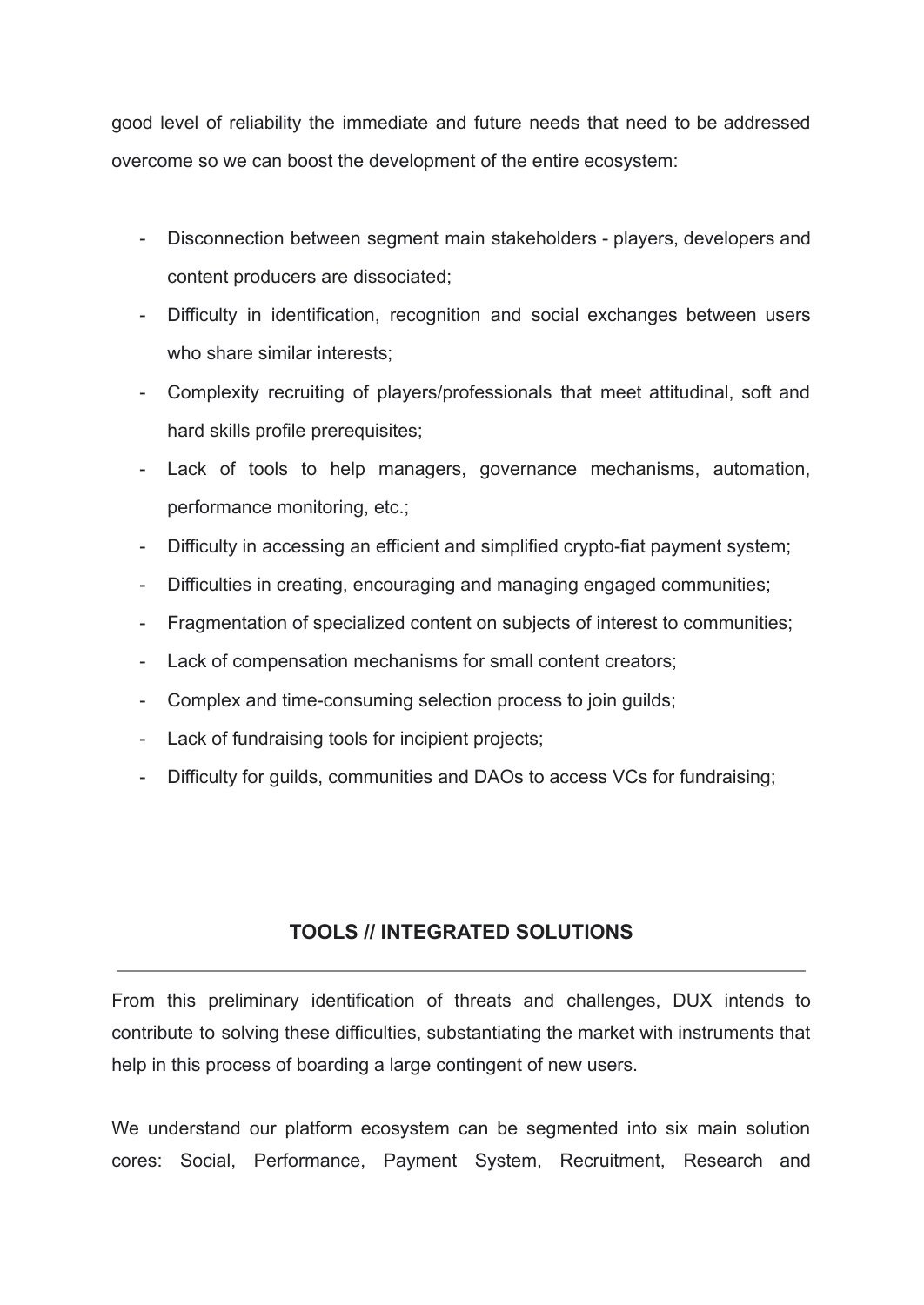Fundraising. In this sense, we will develop technological solutions to meet the demands of each of these centers.

All the solutions described here will be available for use on our platform and can be used in a Freemium model, after acquiring DUX token.

## **PERFORMANCE**

● Guild Management and Automation Tools:

Tools that help inspect on-chain data from both games and players, bringing analysis of NFT logistics, transactions, creating accounts and managing treasury in an organized and secure way. Our goal is to provide mechanisms to promote creation and development of businesses and also an environment of entrepreneurship in the context of P2E and web 3 games.

Expected launch: April/22

## **PAYMENT SYSTEM**

● Crypto Ramp/On-Ramp Solutions:

Crypto-to-fiat gateway to facilitate player payment process, simplify access to P2E gaming tokens and provide greater liquidity for network users. Creation of diverse DeFi tools focused on facilitating the entry of new users and raising funds through our ecosystem. Our goal is to provide all the necessary financial resources to stimulate and facilitate the entry of new entrants, allowing the friendly use of assets in the real world.

Expected launch: April/22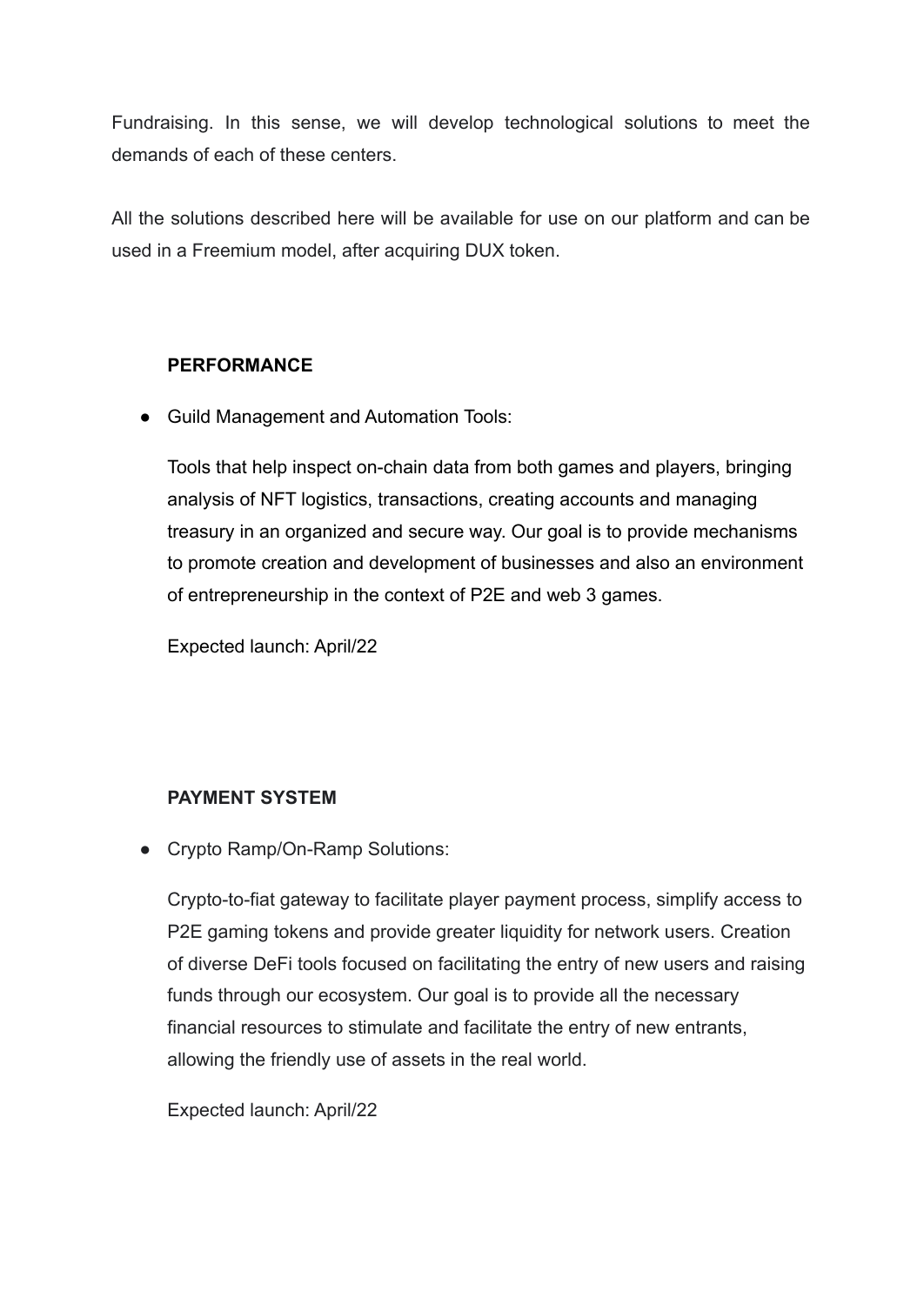## **FUNDRAISING**

● Launchpad:

New projects can be launched on our launchpad after going through DUX review and internal curation process. Whether it is a Guild that wants to expand its operations or new games intending to scale its position in LATAM, the DUX community makes it possible for them to obtain audience expansion, direct contact with other stakeholders and access to funding to enhance their positions and accelerate their growth. Our goal is to indicate solid and relevant projects for the web 3 ecosystem.

Expected launch: April/22

## **RECRUITMENT**

● Matchmaking Tool:

Matchmaking interface to promote social interactions between players and guilds allowing for a more fluid recruitment mechanism. Database to provide not only demographic data, but behavioral characteristics, aspirations, hard and soft skills, time availability. Our goal is to allow guilds and meta-entrepreneurs to find qualified players and collaborators

Expected Beta Release: Q2/22

### **RESEARCH**

● Reports and Spreadsheets: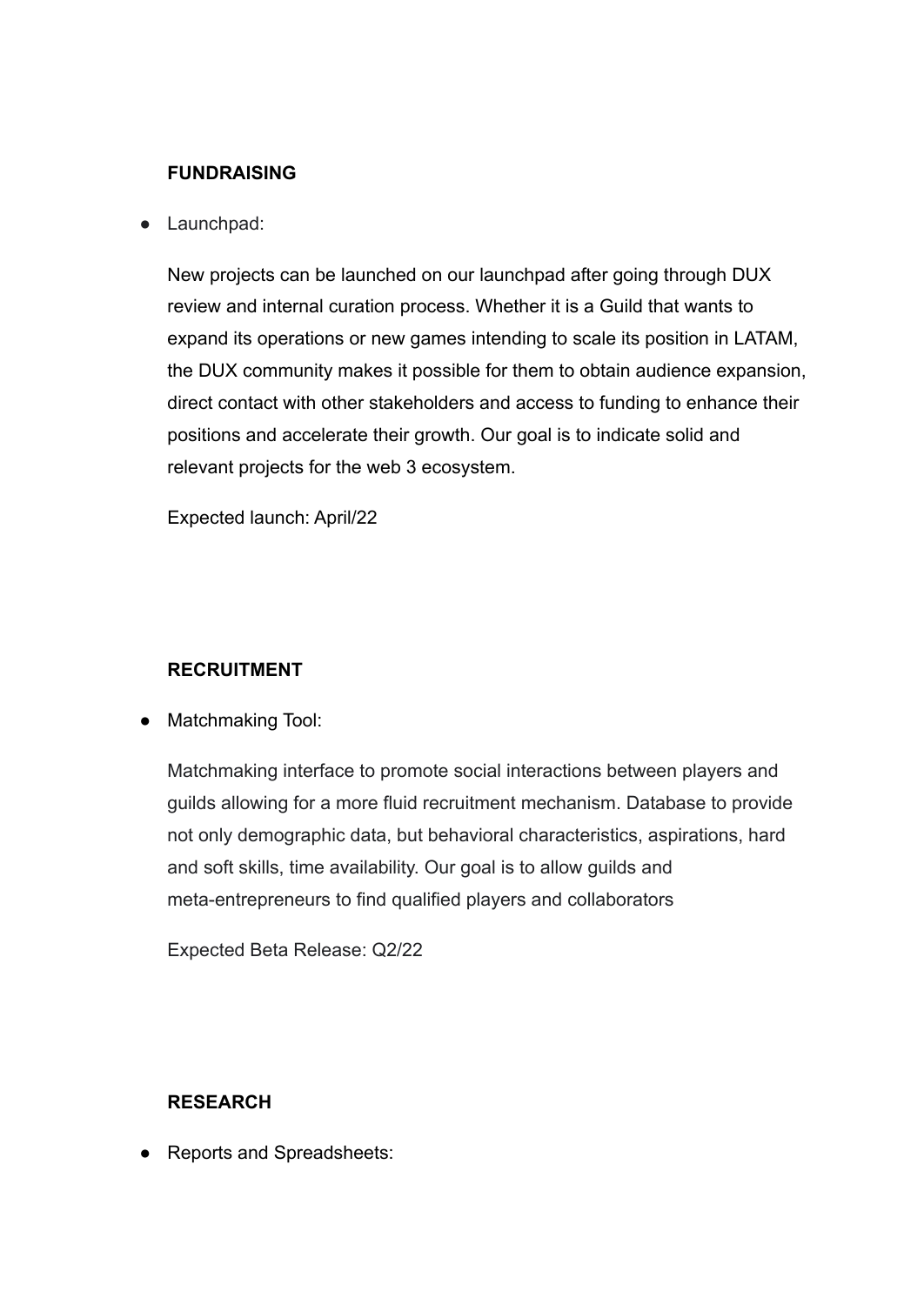Research and content curation tools to provide stakeholders with more assertive and secure decisions management. We realize education and training are two of the main pains of the market, so the development of resources which can empower new investors is an important first step to remedy this fragility. Our goal is to create a structure capable of offering information, training, instruction and helping the market to mature as a whole.

Expected Beta Release: Q2/22

## **SOCIAL**

## **Social Bounties / DAO tooling:**

Promote interactions between users, generating a sense of belonging, providing rewards to stimulate engagement and content production, and take advantage of the full potential of the network effect. We will initially use widely spread social media platforms (Discord, Twitter, Telegram and Facebook), enabling the integration of a large contingent of users with guilds and scholarships and offering access to whitelists, educational content and content about metaverse games & web3. Our goal is to create a collaborative, interactive and cooperative environment among users.

Expected Beta Release: Q3/Q4 22

**Peripherals: Forward-looking solutions**

**Decentralized Market Research Platform**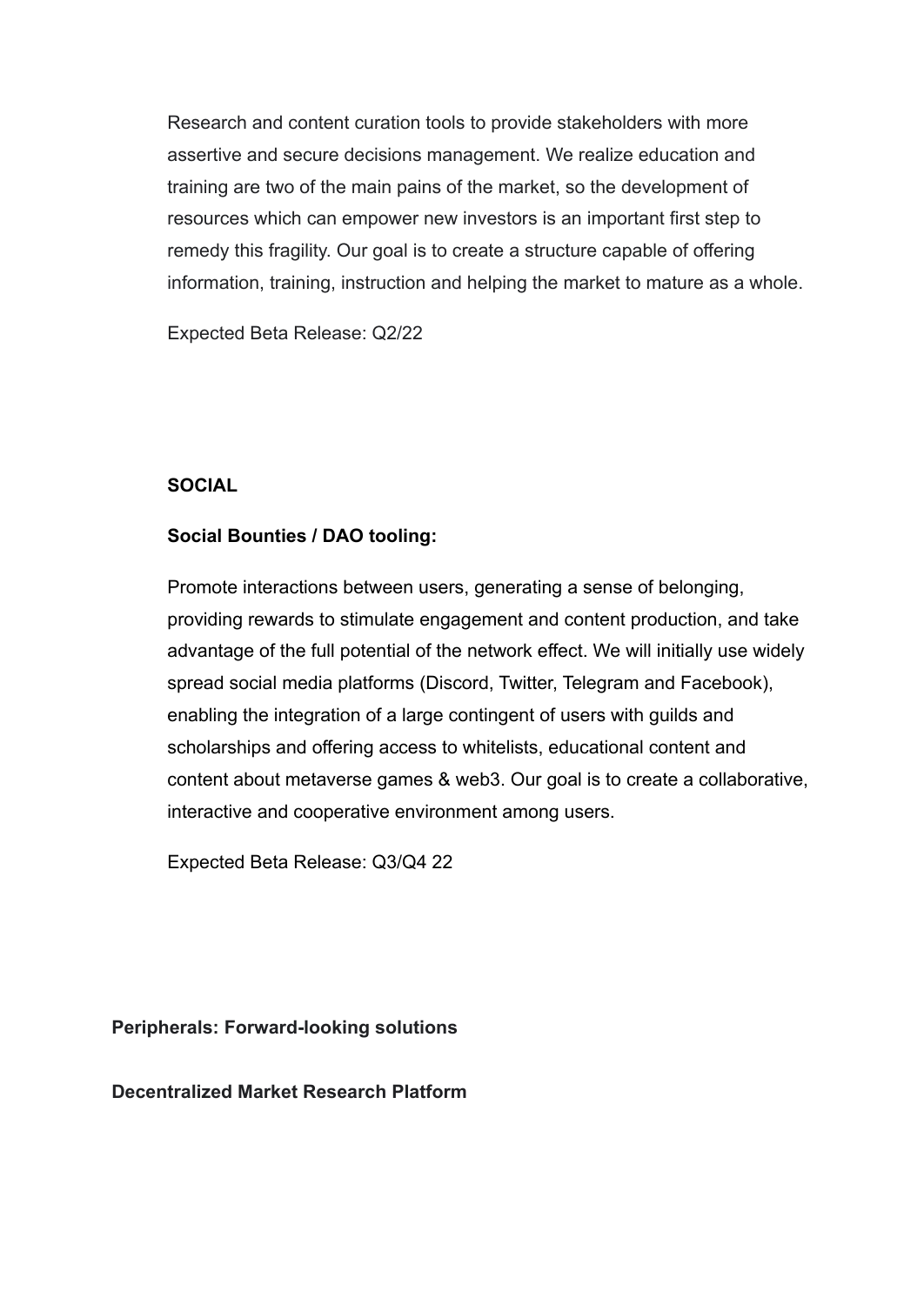Building a comprehensive and detailed database of members to provide not only demographic information, but behavioral characteristics, aspirations, hard and soft skills, time availability, is a crucial need for guilds and meta entrepreneurs to find players and qualified workforce. To facilitate this contracting relationship, we will develop a decentralized market research platform - which includes qualitative and quantitative methodologies - remunerating respondents based on the bidders' demands.

#### **Assets Rental Solution:**

Solution for games which do not have intrinsic asset delegation. Through smart contracts and multi-sign tools, DUX works to create a platform where members of our ecosystem will be able to rent or access - from a certain amount of staking DUX token - assets that belong to our partners and the community, in accordance with certain participation criteria and parameters previously established.

#### **Hiring Platform**

Based on the profiles provided in this database supported by market research, we will create a platform to connect contractors and potential contractors - who offer services in various functions and specialties - based on specific demands.

### **Guild Social Media**

DUX realizes Guilds and Communities emerge as new forms of social interaction and the establishment of affective bonds. In this sense, we intend to evolve our matchmaking platform to a social media format that integrates all the Guilds and Communities of our ecosystem, allowing these groups of players / users to form partnerships, exchange information, compete with each other and, finally, expand their contact points.

### **Education Platform: Player Support and Training**

Through an educational content platform specifically aimed at players, DUX, from its KOL squad and from the producers of specialized content which are already inserted in the communities, will offer tutorials, guidance and direction for the members of its ecosystem to improve and develop skills in P2E games. We understand obtaining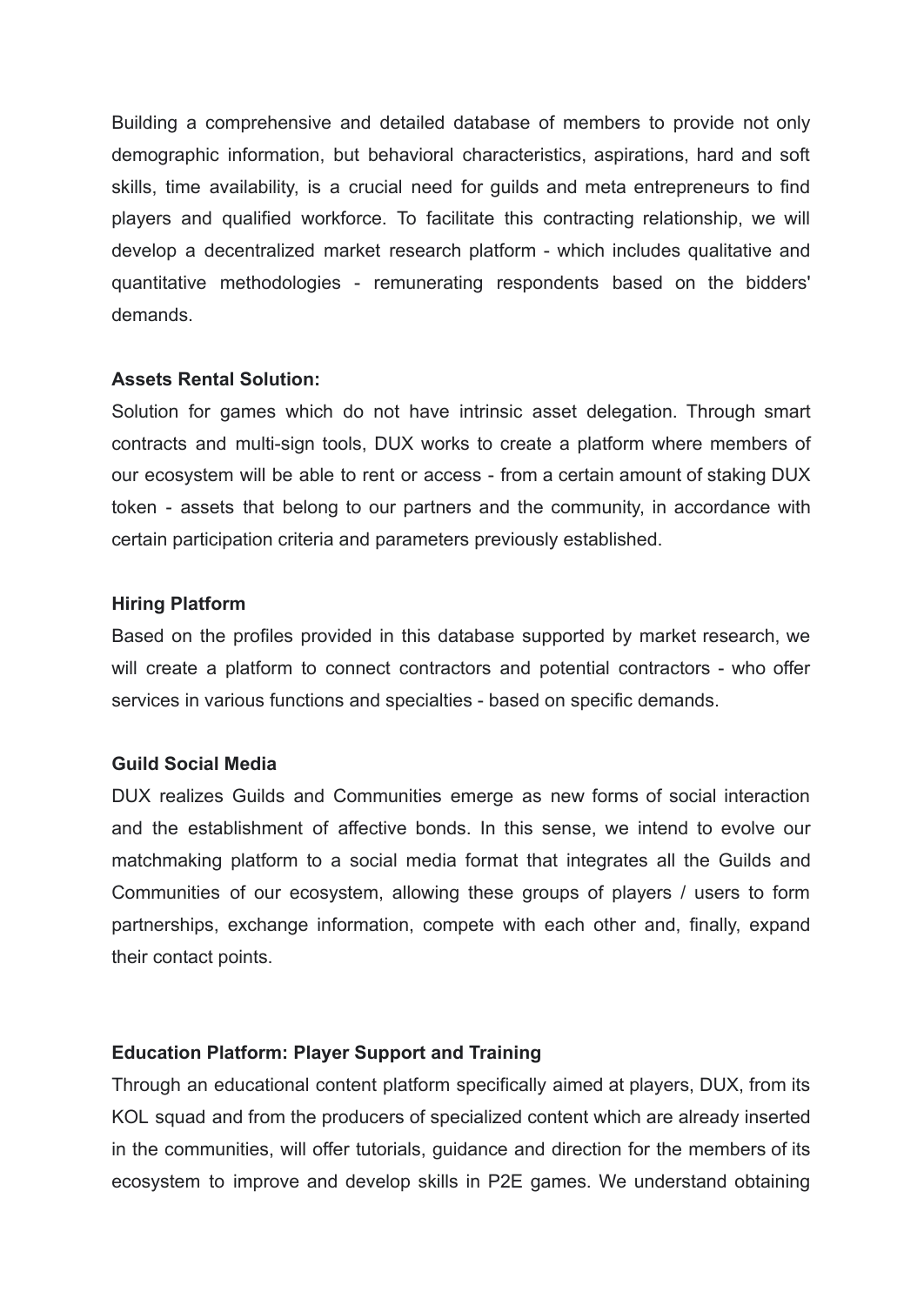technical expertise provides players with a greater capacity for financial return, increasing operation profitabilities of meta-ventures that are linked to them. Formulating a structure capable of offering training, instruction, professionalization and directing talent to work in the metaverse is also essential for the effective conduct of these positioning strategies.

#### **KOL Agency:**

DUX has an active institutional partnership with the largest KOL management agencies in the Brazilian market. Our intention is to scale this partnership through creation of a meta agency which can provide services to new entrants in the LATAM market and to the P2E and web 3 games category. It is important to clarify we intend to work with KOLs belonging to several other segments of activity - art, culture, sports, lifestyle etc - creating an attractive entry portal for an audience not yet aware of web3 content and guaranteeing a pioneering educational differential with these new entrants.

#### **Meta-Franchising**

In an envisaged meta-franchising model, the owners of a brand or platform will be able to assign to authorized interested parties the right not only to use and exploit their brands and patents, but also their infrastructure, know-how, assets, and the right to distribution of products and services, as well as tools and technology for the implementation or administration of new businesses along with several other types of systems and supports necessary for the development of these activities.

We anticipate in the coming years crypto asset market and specifically P2E games category may receive a flood of new entrepreneurs interested in migrating their activities from the physical world, or even from web 2.0, to the paradigms established by the metaverse. Perhaps, at some point not too distant from today, we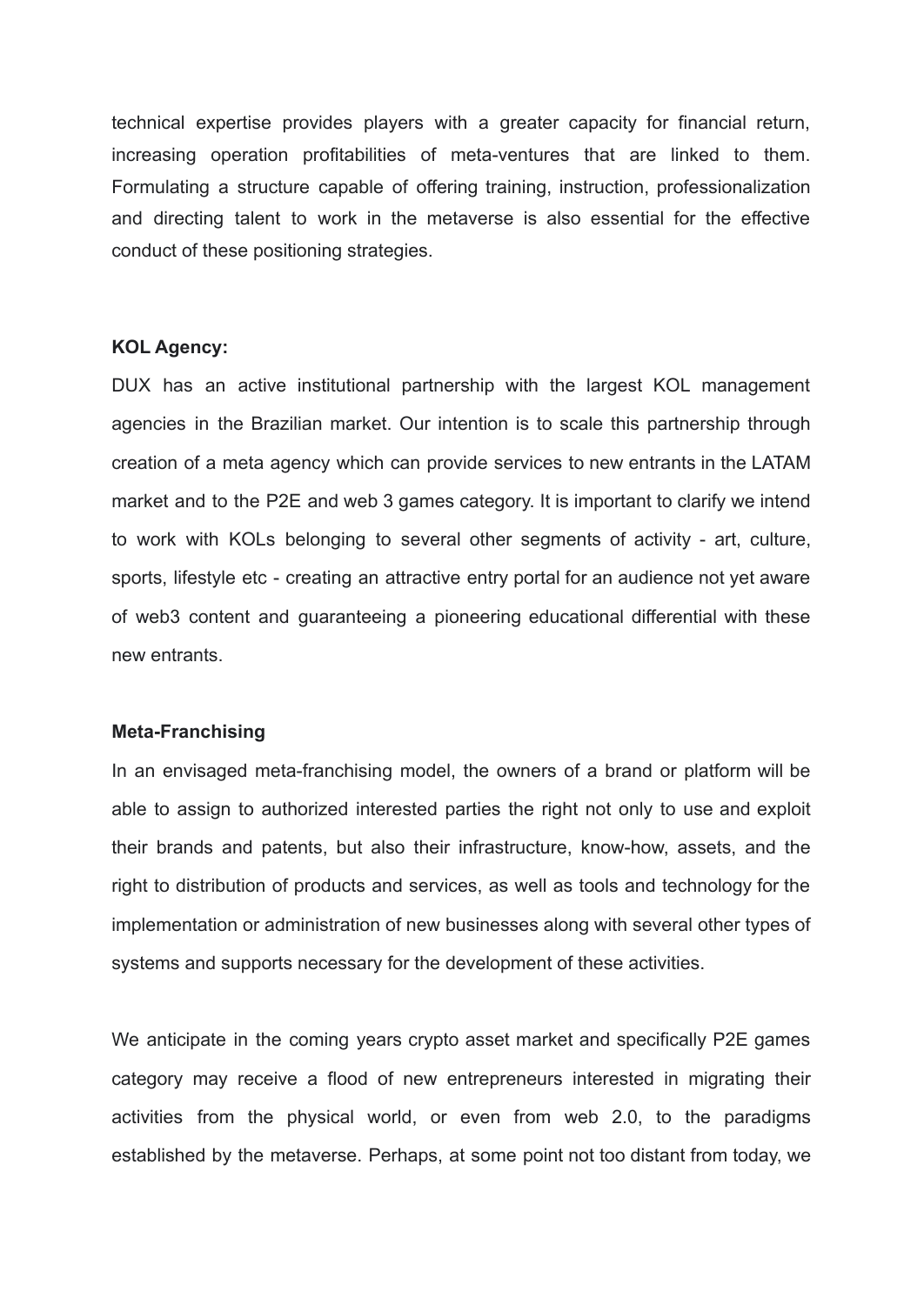will have to deal with a new gold rush - on a scale devoid of any precedent - where individuals will fight for the glittering opportunities of this brave new world.

## **VALUE PROPOSALS FOR STAKEHOLDERS**

Tools being developed by DUX were designed to directly attack market and stakeholders pains.

## **PLAYERS**

## **PAINS:**

- Quality information gap about new games
- Lack of training and capacity building aimed at new games
- Scattering of gaming communities
- Unpaid content production
- Lack of access to guilds on a global scale
- Difficulty in Entrepreneurship
- Difficulty transacting crypto-fiat

- Content curation to guide investments, decisions, minimizing risks
- Courses and training
- Institutional partnerships to provide early access to new games, provide exclusive promotions, discounts on conventions and events, fee reductions, etc.
- Compensation/typing/bounties tool for community produced content, allowing players to become content creators (fostering a culture of creativity)
- Access to job opportunity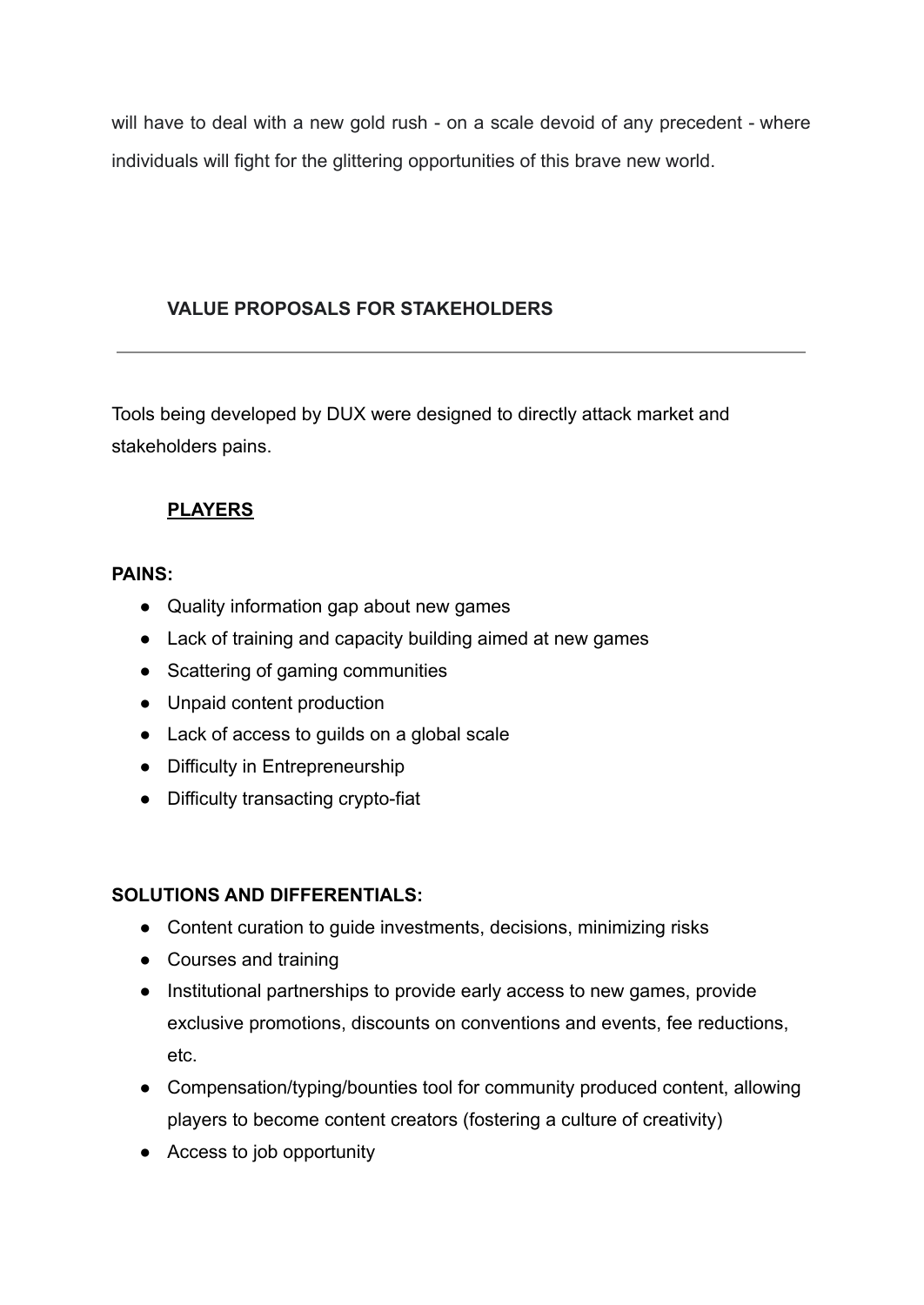- Sense of belonging, motivational stimulus, exchange of ideas, through an effervescent community, producing own content 24/7
- Staking as a way to enable privileged, exclusive utilities and content
- Encouraging entrepreneurship allowing players to rent assets and create their own guilds
- Access to payment systems, through our own, such as debit / credit cards

## **GUILDS:**

### **PAINS:**

- Difficulty recruiting players globally
- Complexity of identifying players who meet the prerequisites of attitudinal, soft and hard skills profile
- Lack of management mechanisms, governance, automation and monitoring of player performance
- Difficulties in creating, nurturing and managing communities
- Need for player training
- High initial entrance value and difficulty in adapting to eventual changes made by games
- (interaction with other guilds / benchmarking)

## **SOLUTIONS AND DIFFERENTIALS:**

● Creation of a wide database of players and professionals specialized in P2E games segmented by behavioral clusters, demographics, personal interests, academic background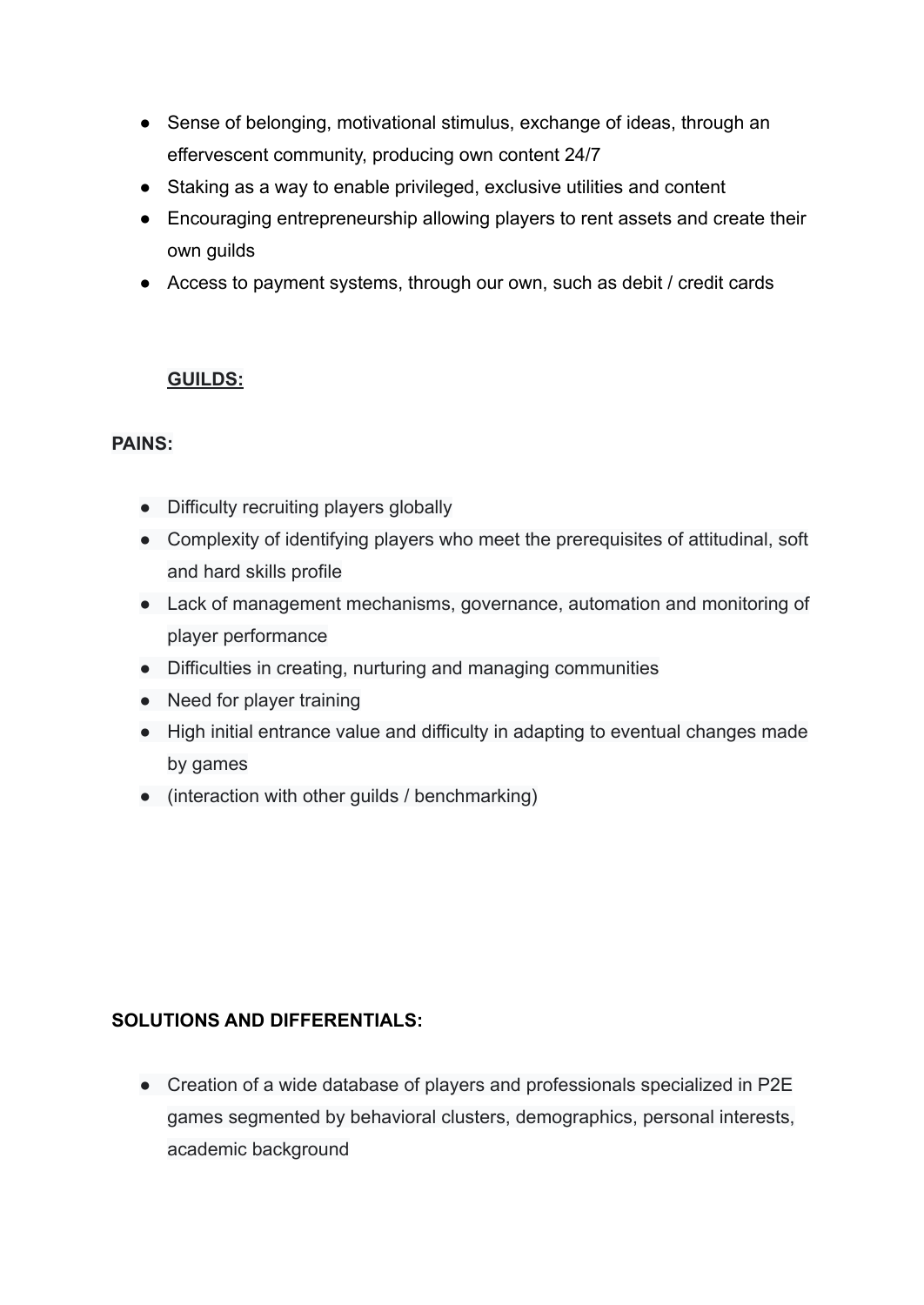- Connection between guilds and players through smart contracts, minimizing institutional noise about brand and labor risks
- Matchmaking platform for hiring players and specialized professionals
- Technological solutions aimed at management and monitoring, which enable business expansion and player base scaling
- Connecting with content creators to promote entertainment, qualification and learning
- Creation of an asset rental marketplace to minimize risks for guild managers

## **CREATORS / INFLUENCERS**

### **PAINS:**

- New games limited access to preview information
- Difficulty to access early opportunities in new games
- Lack of access to pre-launch NFTs/tokens, exclusive giveaways and airdrops
- Difficulty of direct access to game developers team
- High financial investment to play most of hyped games on the market
- Difficulty in expanding audience, generating new agendas and creating engagement
- Lack of knowledge about crypto and difficulty in judging project credibility (in the case of traditional KOLs)

- DUX researches and gathers inside information weekly for KOL's
- DUX provides tokens early acquisition opportunities for KOLs
- DUX offers giveaways, sweepstakes and engagement events for KOLs audience
- Direct channel within our servers to disseminate content produced by KOLs to our base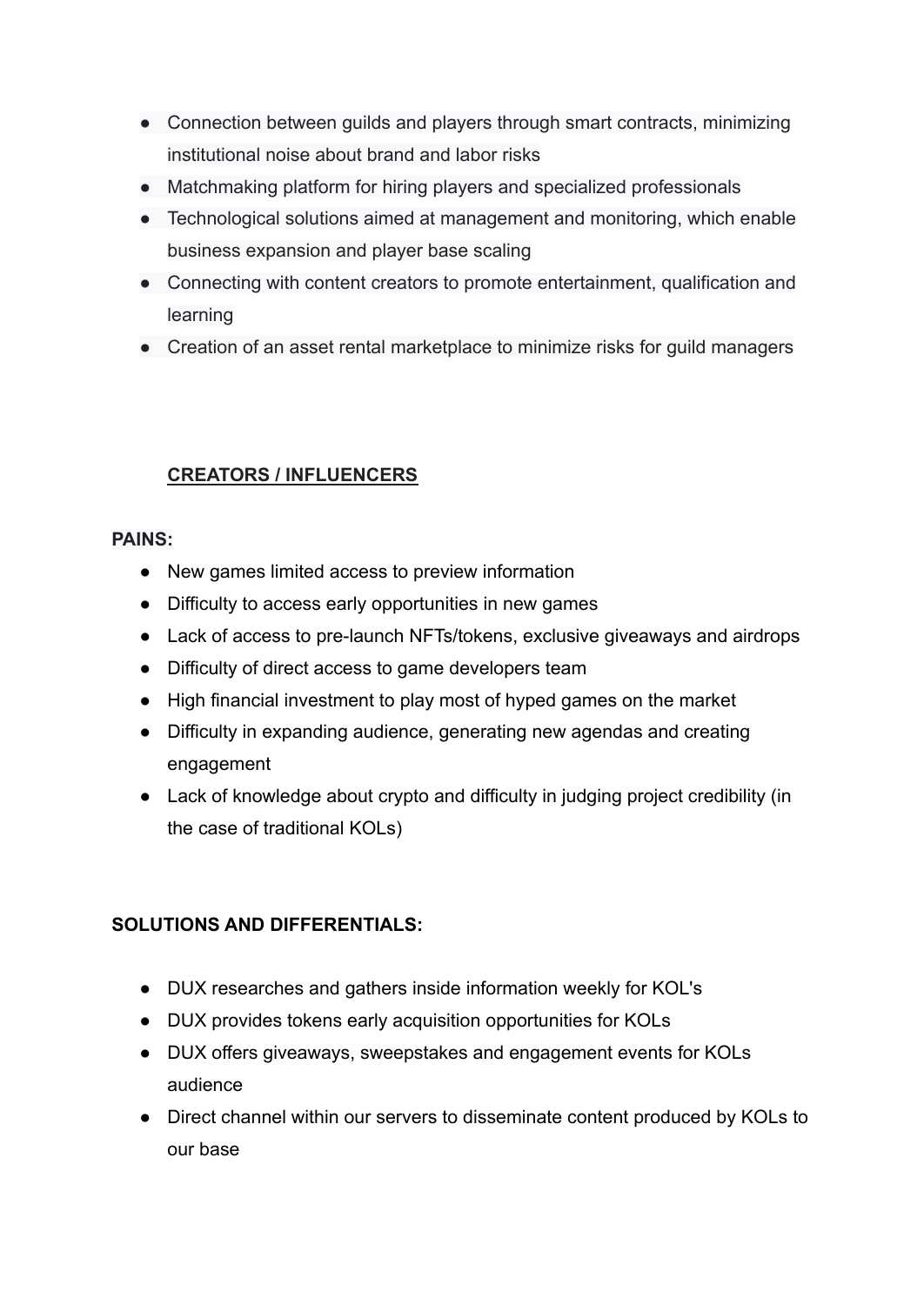- We give away our NFTs so that KOLs can have access to the most hyped games
- Educating, training, teaching crypto from the most basic to advanced through our team and partners (for traditional KOLs)

## **GAMES**

## **PAINS:**

- Fundraising for early stage projects
- Difficulty connecting directly with VCs
- Shortage of skilled labor and gaming-specific technologies
- Need to expand audience and establish greater engagement with player base
- Misunderstanding of pains and demands of player community
- Inability to contact KOLs who can generate content and promote community outreach

- DUX establishes a direct communication channel between games and VCs
- Contact with a wide audience to promote early access and fundraising monetization
- Relationship with KOLs to promote the game and develop the community as a whole
- Possibility of interacting directly with the community of players, participating in their demands, pains and aspirations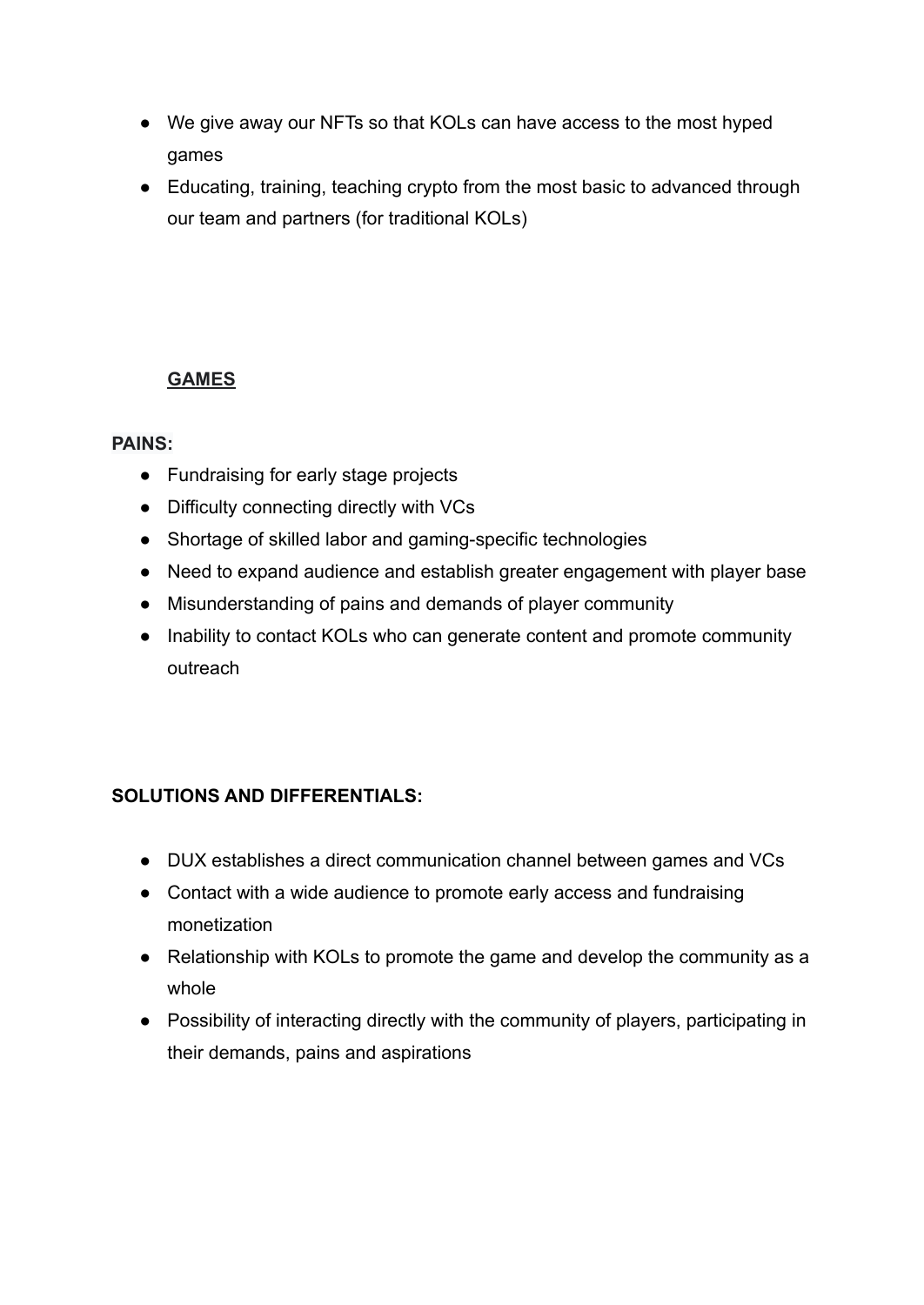## **VCs**

## **PAINS:**

- Insecurity about how to identify, analyze fundamentals and select projects with assertiveness and minimal risk
- Lack of research channels about release of new games and projects in initial phase of development
- Fears about low adherence of players, failure to form a strong community and distance from KOLs - which would decisively compromise the success of the project
- Little structure for scaling guilds
- Lack of specific crypto knowledge

- Through our research tool DUX provides a curation process and market analysis of new games (tokenomics, devs, graphics, narrative, feedback looping, team members, partnerships, chain, player base)
- Pre-sale alternatives with DUX
- Community access with others interested in doing business in the industry and content about new resource application opportunities
- KOL Squad Fostering Communities
- TOKEN DUX: Staking // Exposure to Dux's liquidity pools
- $\bullet$  Vip access (events + games + nfts)
- DUX manages to make connections between its broad base of stakeholders which includes VCs, developers and distributors of new games.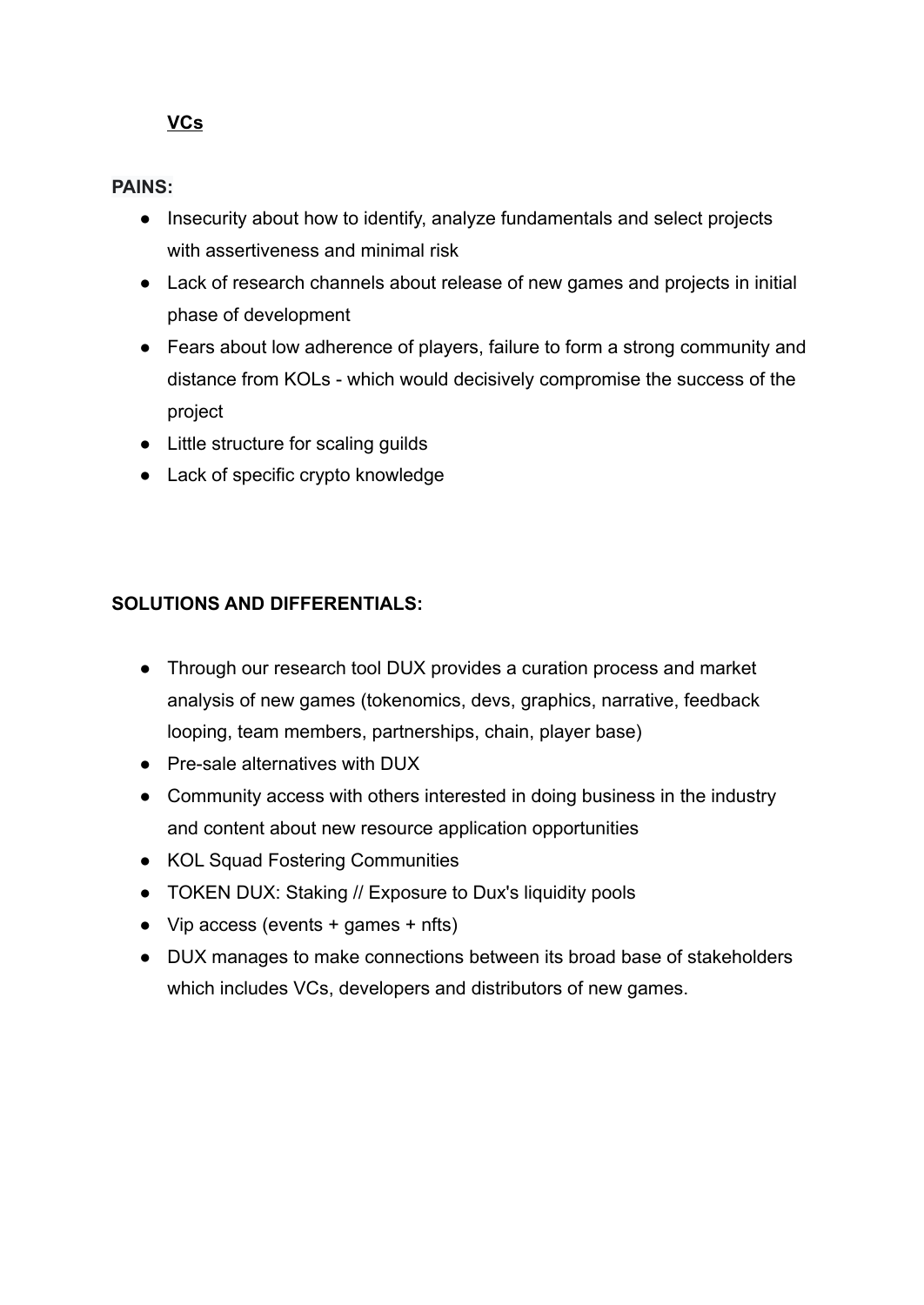In line with Sam Newman's guidelines, in his Monolith to Microservices, DUX rejects the monolithic and centralized paradigm of traditional platforms and adopts a more agnostic and decentralized perspective - as a hub of micro services offered to and by its various users. We think of our platform as a core of services and products which will be gradually expanded, becoming little by little more robust, incorporating products and services developed by community members and, eventually, coupling with other platforms and organizations that may come to add value insights to our users. In this sense, in addition to solutions proposed and developed by the DUX team, our ecosystem allows and even encourages other developers and companies to create and offer resources to our user base. DUX's platform has a collaborative DNA that chooses to create bridges between services instead of surrounding them in domes of exclusivity. We visualize our ecosystem having several points of contact with Dapps, toolings, solutions, platforms, services, websites, without having to own or compete with them. We plan to introduce platform's tools and features following a three-step implementation plan:

#### **1. Boost Stage // Q1+Q2+Q3+Q4 2022**

DUX makes the initial investment in technological tools and provides access to its members and partners based on resource usage fees - in freemium mode - and/or benefits offered by staking \$DUX Token. Focus on expanding the active user base, data collection and UX research.

#### **2. Expansion Stage // Q1+Q2+Q3+Q4 2023**

DUX encourages partners and members to offer products, technological resources and services to other members of DUX platform. Focus on fostering a network of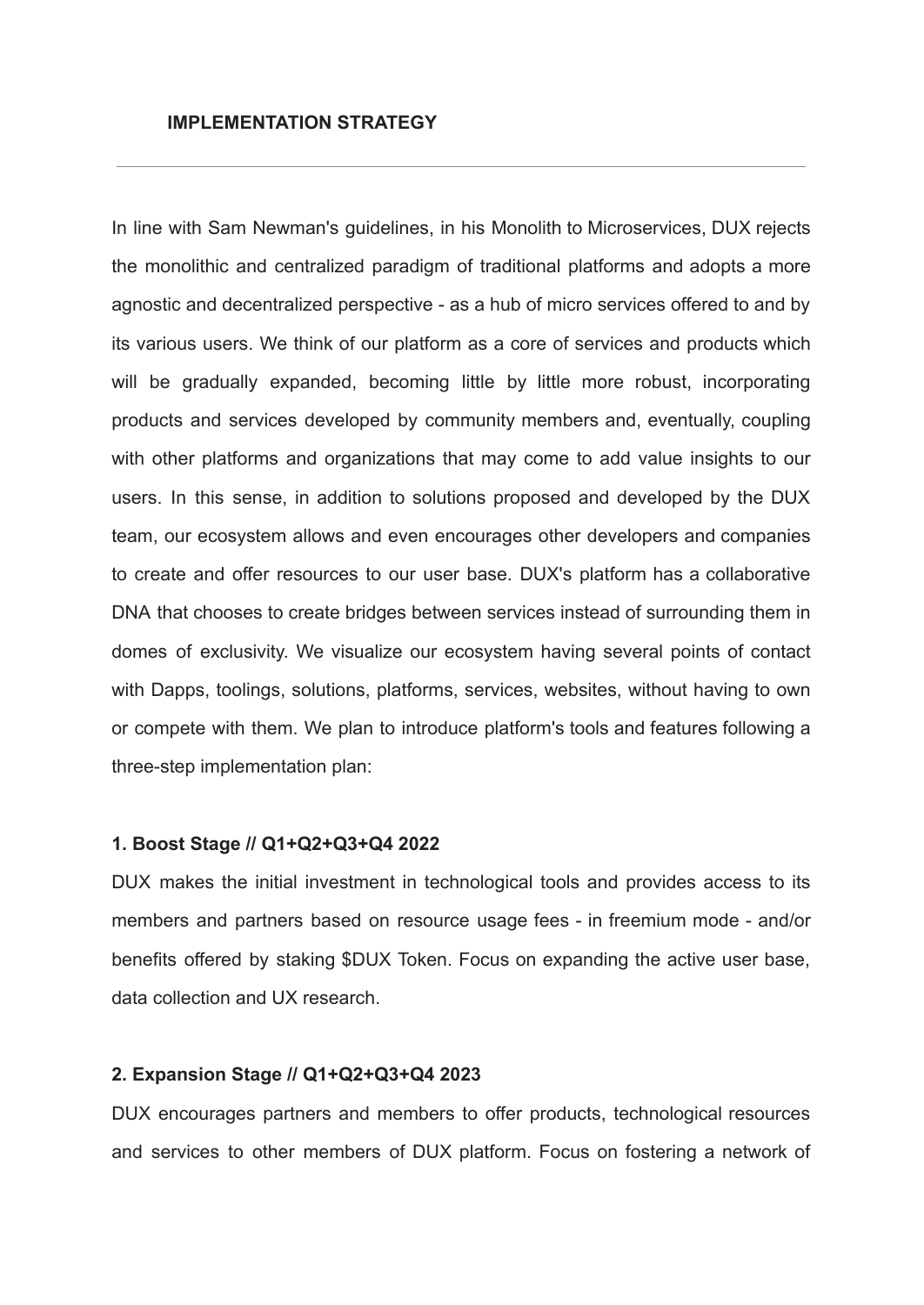developers who create value for the platform as a whole and further expand the ecosystem reach.

#### **3. Lateralization Stage // FUTURE**

DUX partners with other platform ecosystems to deliver even more services and tools to your user base. Focus on the interconnectivity of platforms and the creation of a network of partnerships that make the web 3.0 market even more accessible to the lay public and can help and support each other.

#### **ROADMAP DUX: PAST, PRESENT AND FUTURE**

A pioneer in spreading the concept of play-to-earn games in the Brazilian market, DUX is currently the largest blockchain games startup in Latin America, providing specialized information, technical training and access to games for a community of more than 10,000 people.

Founded in July 2021, in less than 4 months, DUX achieved significant results that deserve to be highlighted and provide an unique strategic differential within Latam and in the area covered by Portuguese-speaking countries.

#### **FIRST PHASE: Q3 + Q4 2021**

Under strict operational planning, we executed the expansion project of our Axie Infinity scholarship, quintupling the operation every 6 weeks. From the end of July, when the operation started, until September we jumped from 65 scholars to 325; and then from September to late October, we expanded our Axie base from 325 scholars to just over 1700 scholars. An expressive operational scaling. In a similar way, BSA,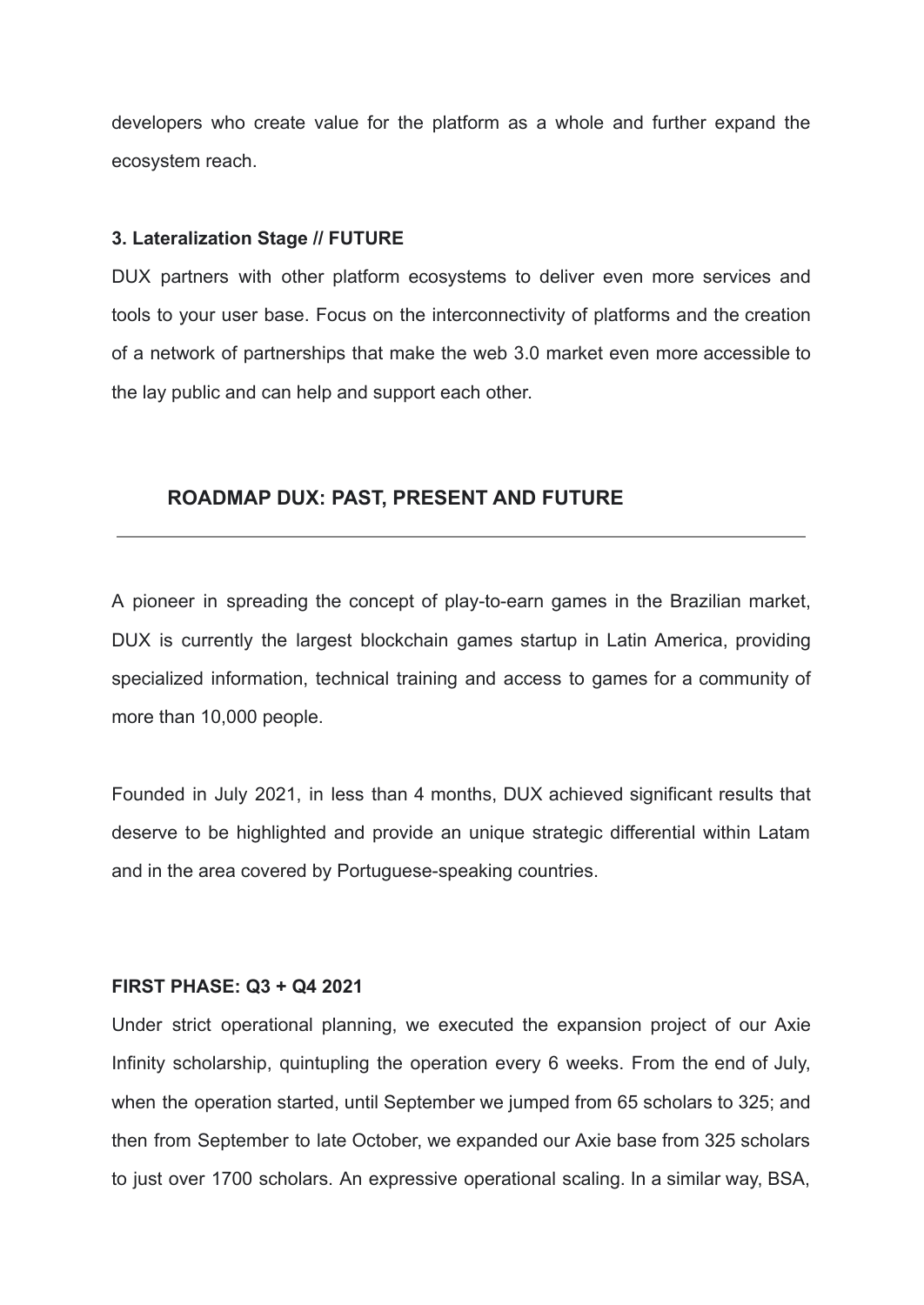the largest Star Atlas guild in the world, created and managed by DUX, reached 4k members just 2 months after being founded and, today, 4 months later, with more than 7k members, it is being prepared to act in DAO format.

In that short period of time, DUX has become:

- Holder of the largest Axie Infinity scholarship in Latin America, with approximately 5,000 Axies and \$1,000,000.00 allocated in NFT;
- Manager of the largest StarAtlas guild in the world, BSA, with 7,000 participants and something around \$700,000.00 in assets
- Protagonist of one of the largest global contributions to Genopets, assuming a leadership position in Latin America for the launch of the game.
- Exposure to more than a dozen games, with whom he maintains direct contact with publishers and devs.
- KOLs partner with audience of…

During this first stage, our objectives were eminently focused on the organization of internal processes, the sustainable scaling GameFi operation and to implement a rigorous governance process that could be validated for the market based on tangible, transparent and auditable metrics. .

Building on this successful operational structuring strategy, we have progressed to the second phase of our roadmap, starting in the first quarter of 2022, aiming to launch our web 3.0 integrated platform ecosystem, the \$DUX governance token, and promote significant expansion from our follower base.

In order to achieve this goals, DUX will invest in three courses of action that complement each other: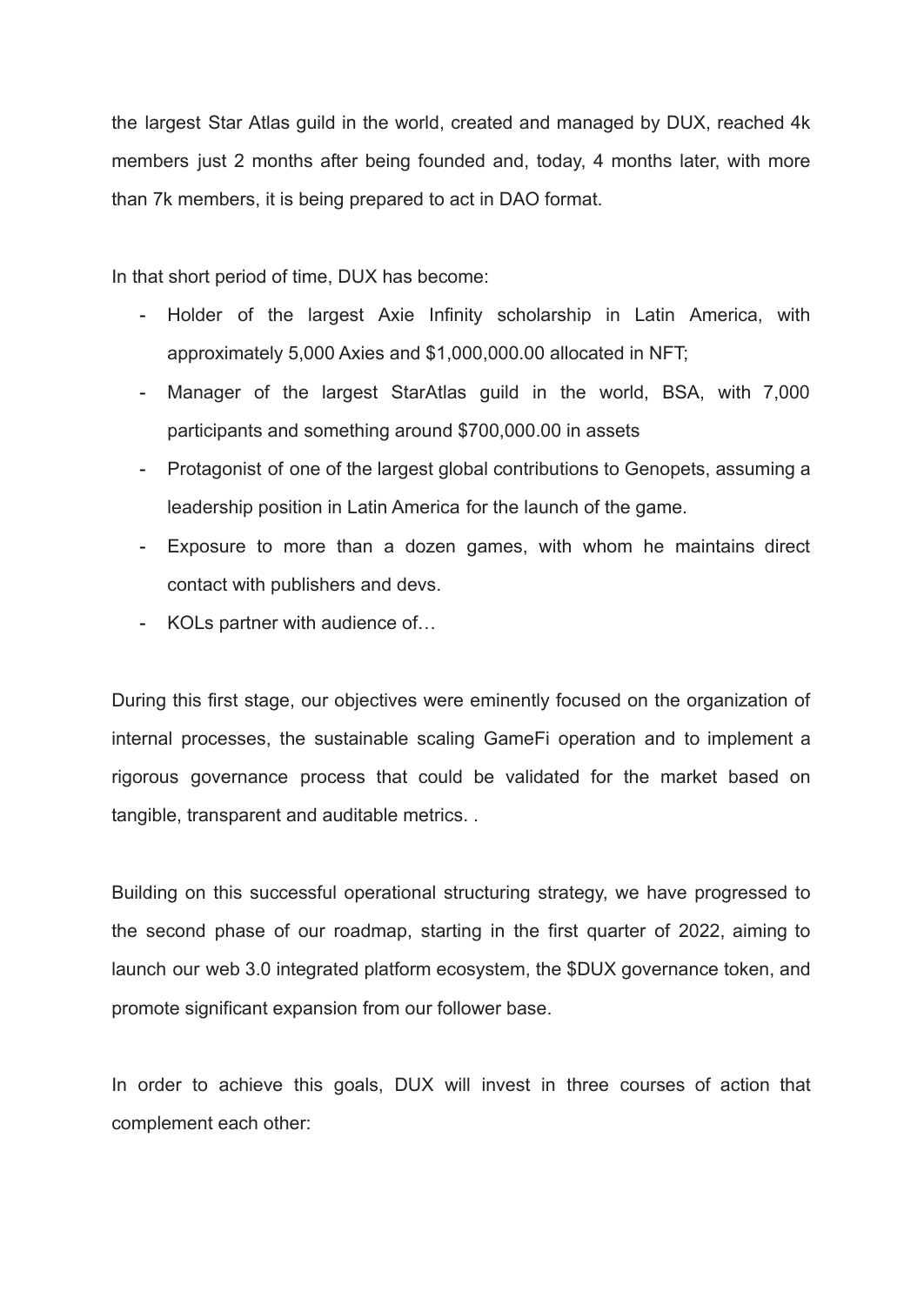- Technology: Resource allocation to build DUX's platform ecosystem and multiple tools to meet the demands of the P2E gaming category.
- Growth Marketing: expressive increase in audience on social media, strengthening your communication channels with potential prospects and collecting leads from future users of the platform.
- Business Development: diversification of our game portfolio and expansion of the network of partners.

INCLUIR SLIDES DE ROADMAP

## **TOKENOMICS**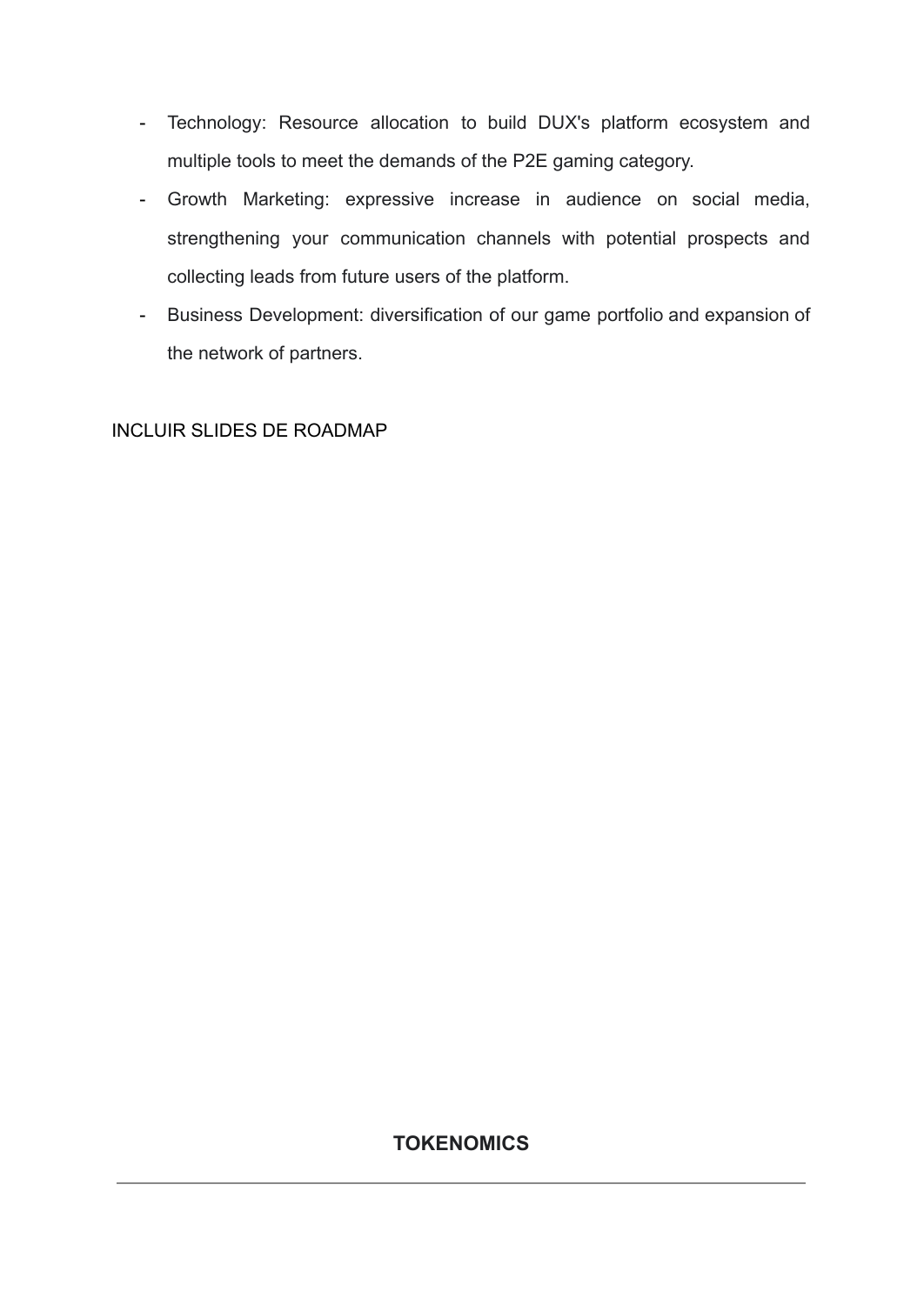\$DUX is an ERC-20 token, which serves the purposes of decentralized governance of the DUX ecosystem, exposure to the different services available, access to exclusive content and in addition to all economic-financial tools and activities. Through the \$DUX token, stakeholders will be able to access the advantages and opportunities offered by the rise of play-to-earn economies, connecting to our entire ecosystem and getting the best experience with the most varied P2E games and their respective communities.

### **\$DUX**

The Total Supply is 1,000,000,000 \$DUX Tokens, minted in aggregate, which will be distributed over 5 years, on different dates and for different purposes, in order to provide a progressive decentralization that will allow the formation of a DAO, with the objective of to create opportunities and economic freedom for its members through the construction of a consolidated community in the metaverse.

### **Allocation & Distribution**

The token allocation proposal will be as follows: 45% (450,000,000) are reserved for the community, 20% (200,000,000) for the team (Dux), 15% (150,000,000) for the Treasury, 11% (110,000,000) for Private Offering, 5% (50,000,000) for advisors and 4% (40,000,000) for partnerships, as shown in the following chart (figure 1):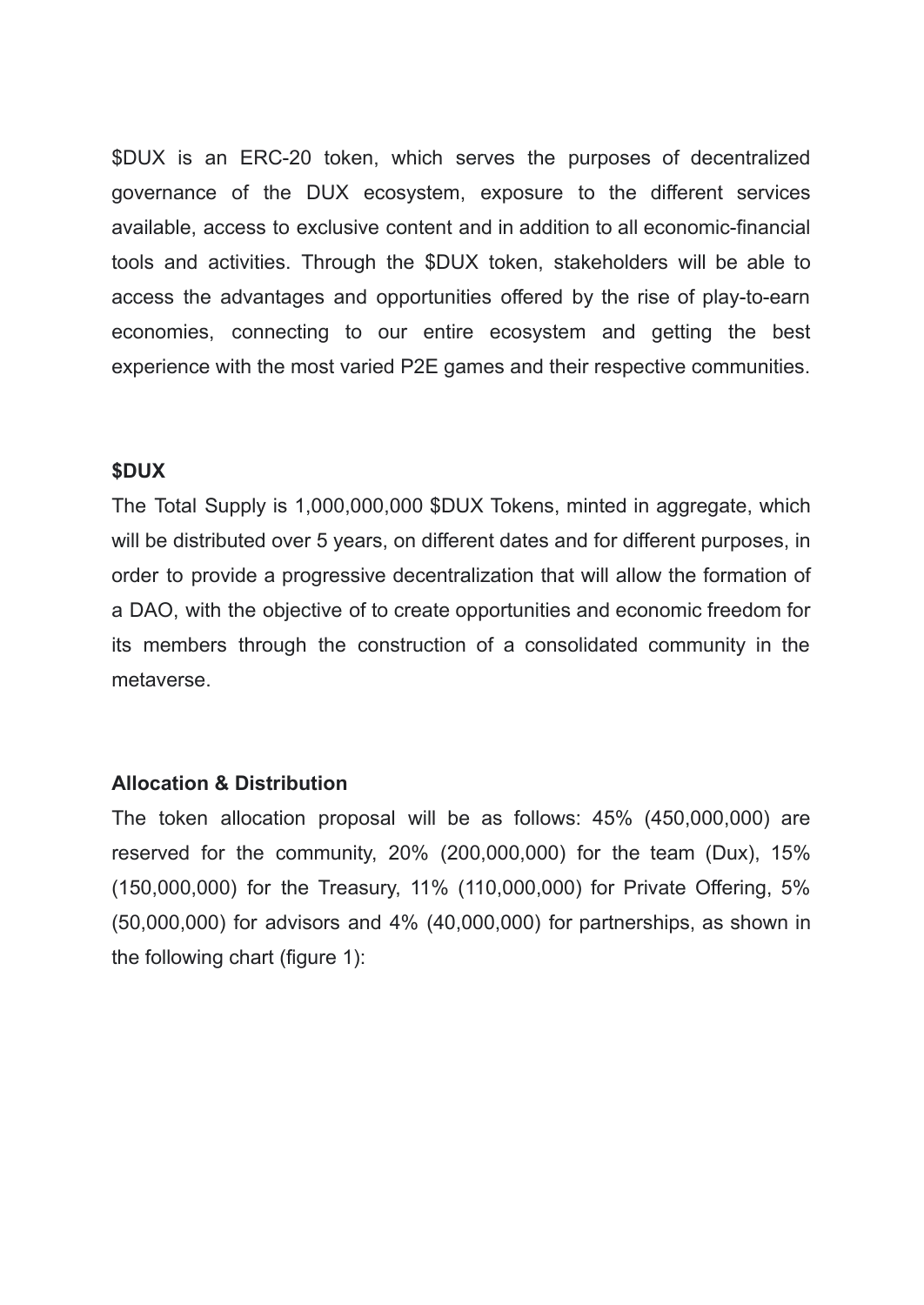

The initial launch is scheduled for March/April 2022. The supply will be made available to the community (45%) and Private Offering (11%) on multiple dates and different distribution stages over the next 5 years, as the model described in the following document: DUX Token Distribution (Tokenomics)

The tokens reserved for DUX will go through a period of 2 year lock + 3 year vesting, as well as those allocated to advisors (1yr lock + 1yr vesting). Of the 11% allocated to Private Offering, 2.5% goes to Seed Investors, 7.5% to Private Launch, 1% to Launchpads.

Of the 45% of tokens reserved for the community, 8% will go to Community Traction (2 year distribution), 23% to meta-enterpreuners (5 year distribution), 16% to Esports (4 year distribution), 20% to Community and DAO Contributors, 8% for reserve and 25% for DAO Staking Rewards.

The proportional distribution of the total supply of tokens over time will be released as demonstrated/displayed/shown in the following pictures: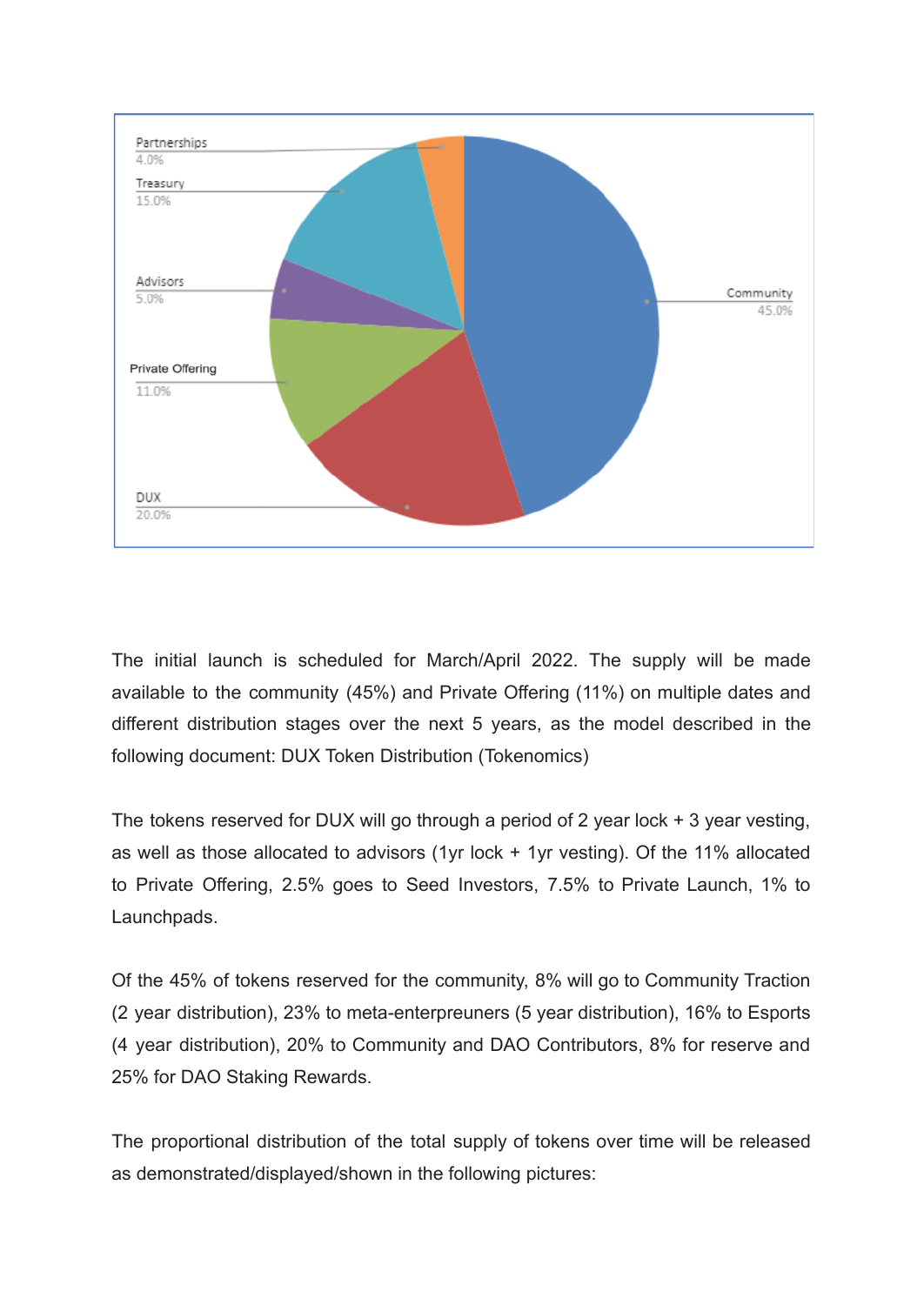







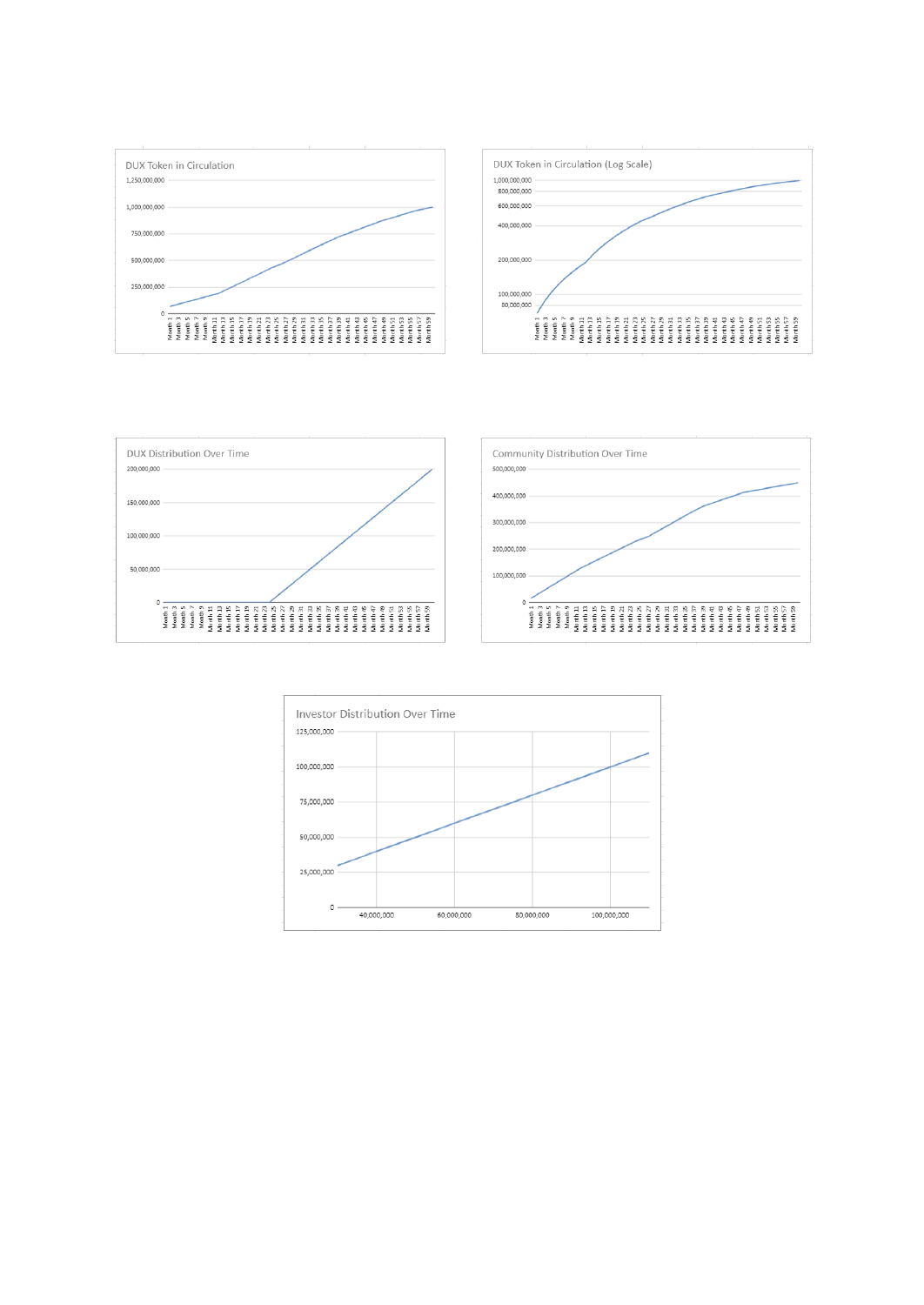## **Community Utility**

The implementation of our token will allow the progressive participation of the community in all activities in our ecosystem, providing access to resources and solutions developed to meet the immediate and future challenges of the market.

### **How this will happen in practice**

The \$DUX token will be the main mechanism for navigation through the DUX ecosystem and will provide several utilities for its stakeholders:

- 1. The amount of new P2E game tokens being launched on the market is gigantic. At the same time, we use to see a massive influx of new players interested in participating in the new gaming economy provided by the web 3. Dealing with all this variety of new currencies can be complex and counterintuitive for the lay user. In this sense, DUX realizes to make mainstream adoption viable, we necessarily need to make this shipment accessible, providing resources that make life easier for new users. In this scenario, the \$DUX token intends to become the main gaming currency in Latin America, becoming an indispensable tool for all stakeholders who want to participate in the sector. We will do this through the payment features implemented on the DUX platform and made available to community members, allowing for the automatic and immediate conversion of P2E game tokens into \$DUX tokens - which will significantly reduce the operational complexity of users. Rather than having to own and manage a large number of assets, DUX users will only need to handle the \$DUX token. In addition, DUX will implement another benefit frequently requested by P2E game players: a crypto-fiat bridge so users in our ecosystem can withdraw the desired fiat currency in a friendly, intuitive and accessible way.
- 2. Basic access to DUX platform will be free, enabling features and products with limited functionality. However, if you want to enable more features and unlock exclusive features, you can increase your level of engagement with the platform based on the amount of staked tokens you have. The more tokens the user has, the wider their access to resources, services, promotions, airdrops, giveaways and products, as well as their ability to interact socially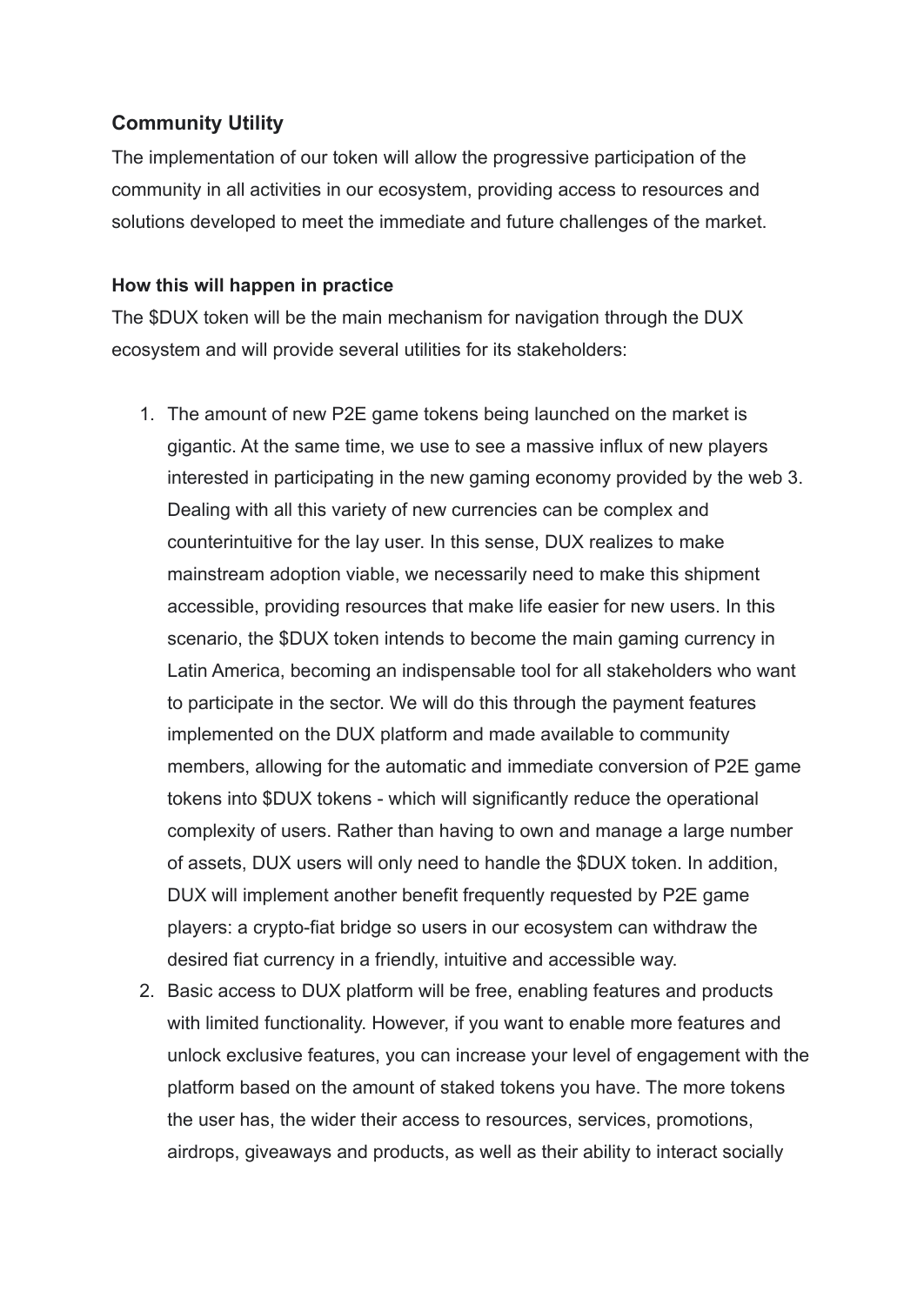within the platform, which will necessarily increase the demand for the token. The tokens paid for these services will go into the treasury and will be used to fund the development of new functionality and features within the platform.

- 3. Many gamers identify P2E games as great business opportunities and express a desire to undertake in games and in the metaverse, whether by joining a group of friends and family in a small guild or managing a scholarship with a large number of scholars. However, the necessary amount to enable the start of a business in the sector is often impractical for these potential entrepreneurs. To accelerate the development of the category as a whole and encourage the expansion of the market, DUX grants itself the responsibility of providing favorable conditions for these players with entrepreneurial vision to prosper in the sector. In this sense, our program to develop representatives and franchises meets the immediacy of this demand. We act as lead investors in games with high growth potential, acquiring assets and making these assets available on a lease basis to our franchisees. This allows anyone to undertake and successfully take advantage of opportunities arising from the sector, without having to invest large financial sums.
- 4. As part of the production of content generated by our community, the \$DUX Token will serve as a form of reward for collaborators for their participation and for the services provided for the benefit of the entire ecosystem. For example: an informative post produced by a member of the DUX community will be able to receive rewards and typing from other members through the \$DUX token. Our aim is to encourage a collaborative and creative culture within our platform. Similarly, the \$DUX token can be used to organize and remunerate Guild Events, tournaments and esports competitions, as well as to guarantee access to exclusive content, such as videos, newsletters, mentorships, etc.
- 5. Over time, the \$DUX token will acquire key governance features for community management and, progressively, for the DAO. In this scenario, the community will be able to exercise - through the possession of the \$DUX token - its voting power and influence over the DUX structure, including participating in decision-making and in particular aspects of the proposed allocation and distribution of tokens. It should be clarified, in this context, seeking to develop an isonomic and equitable governance system, any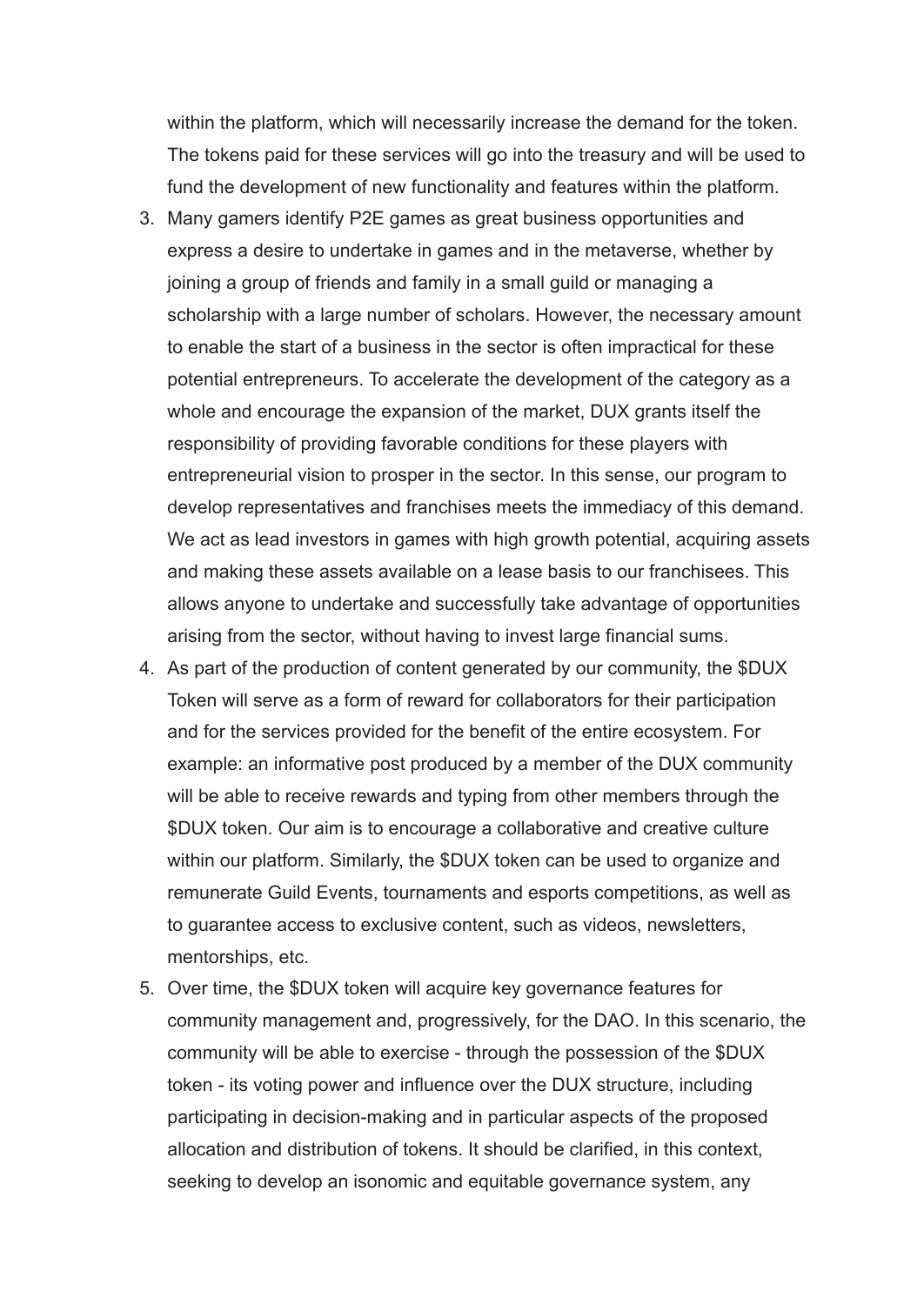member of the ecosystem can send suggestions to the community, which will select which ones should be given priority to public voting so community members can decide on their validity and implementation.

6. The DNA of research and curation of new games is introjected in our institutional culture and is treated as a strategic asset of the company. The DUX launchpad will be the space for new P2E projects researched and endorsed by our research department. While game developers will be able to use Lauchpad's features to raise capital and expose their projects to the LATAM market, all stakeholders in our community will have the opportunity to gain access to the early stage of these games through the use of the \$DUX token. Early adopters of potentially successful projects always benefit the most and DUX provides these opportunities with the security of careful curation and a rigorous KYC process.

#### **PROTOCOL REVENUE**

Revenue from the protocol will come from a variety of sources, including:

# **1 - Non-operating income, from initial investments in games, nfts, cryptocurrency projects and treasury income**

Dux has a team of analysts dedicated to allocating our cash resources into secure protocols - game assets, NFTs, tokens and DeFi protocols - in order to obtain month-to-month profitability and generate yield.

### **2 - Agency fees for connecting KOLs and gaming partners:**

We perceive the entry and effective participation of KOLs (key opinion leaders) as a decisive factor to leverage new P2E games that want to penetrate the LATAM market, generating dissemination to broad audiences, engaging the gaming community and promoting the attraction of new entrants through diffusion concepts not yet assimilated by the lay public. In line with this reasoning, DUX will use its networking and BD team to connect these two crucial points in the sector: the large LATAM KOLs agencies and potential institutional sponsors. In this sense, DUX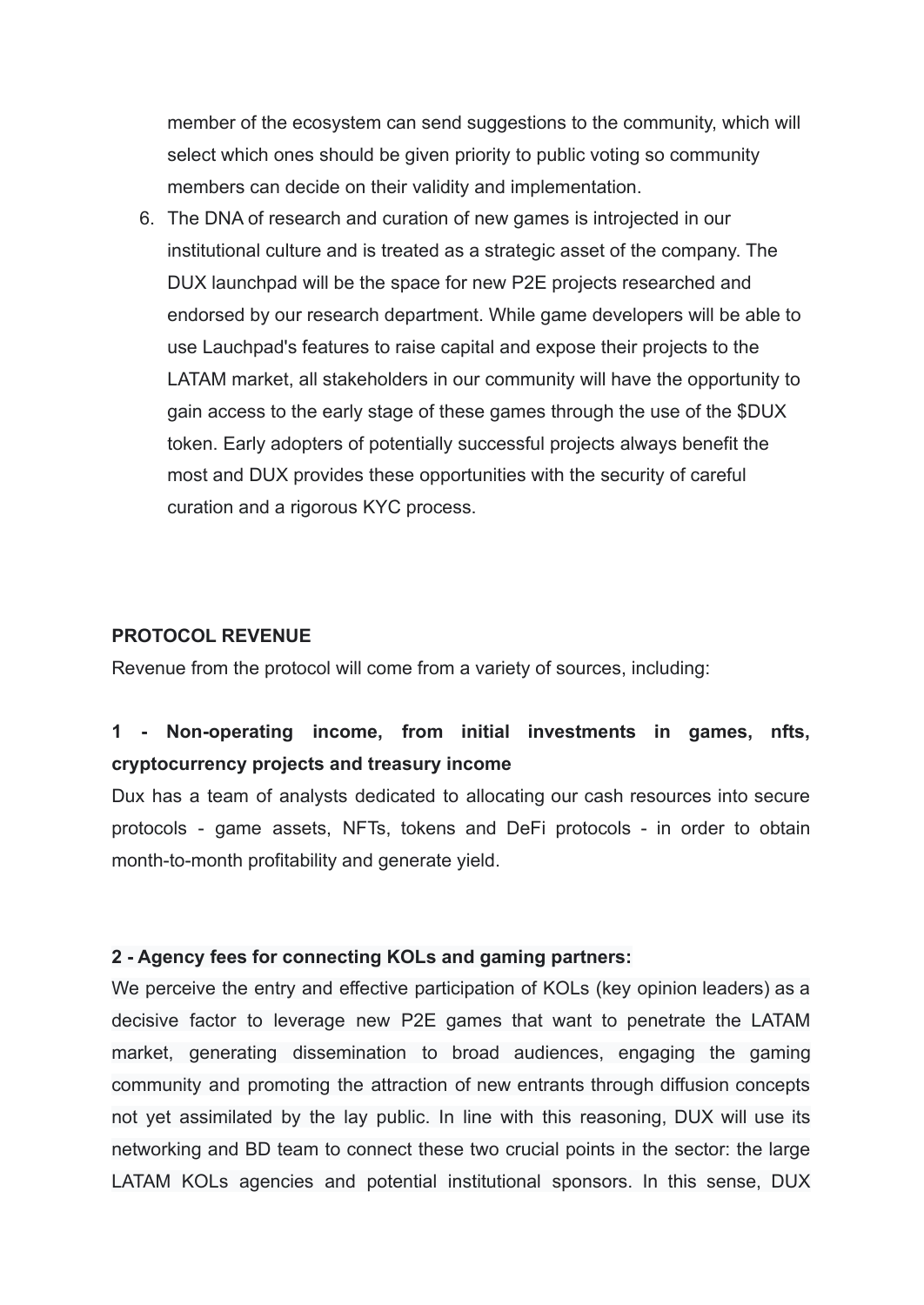positions itself as an intermediary, receiving service demands from major brands and companies and passing them on to KOL agencies that are interested in the job. At first, we want this channel to include KOLs specialized in P2E games, but our intention in the short term is to include very representative public figures in their countries and outstanding in their areas of activity so that we can reach an audience which is not yet aware of the web3. The amounts resulting from commercial intermediation services will be absorbed as revenue by DUX.

### **3- Fees on the amount transferred and exchanged through our broker**

Revenue generation through transaction fees made using onboarding / offboarding technologies available on the DUX platform, as practiced in a traditional brokerage.

#### **4 - Income on game assets**

Our P2E game and scholarship assets are actively allocated so they can monetize over time and part of this profitability goes to the DUX treasury.

### **5- Requests for research, training and B2B and B2C courses:**

Due to the exponential growth of the crypto / web 3.0 sector, there is a pressing need for content that helps to detect emerging trends, unexplored markets and consumer behavior. In addition, all informational and educational content production that addresses metaverse themes, P2E games, NFTs, has been voraciously consumed. DUX is dedicated through its internal Market Intelligence department to providing such strategic and tactical subsidies, filling this market gap. In addition, DUX has a partnership with Empiricus, the largest research company in Brazil, for the production of workshops and specialized training courses. All these products described are potential sources of revenue and will be marketed and sold, with the profits being converted into the DUX treasury.

# **6 - Allocation of ecosystem guilds, early stage business investors and retail by our launch pad**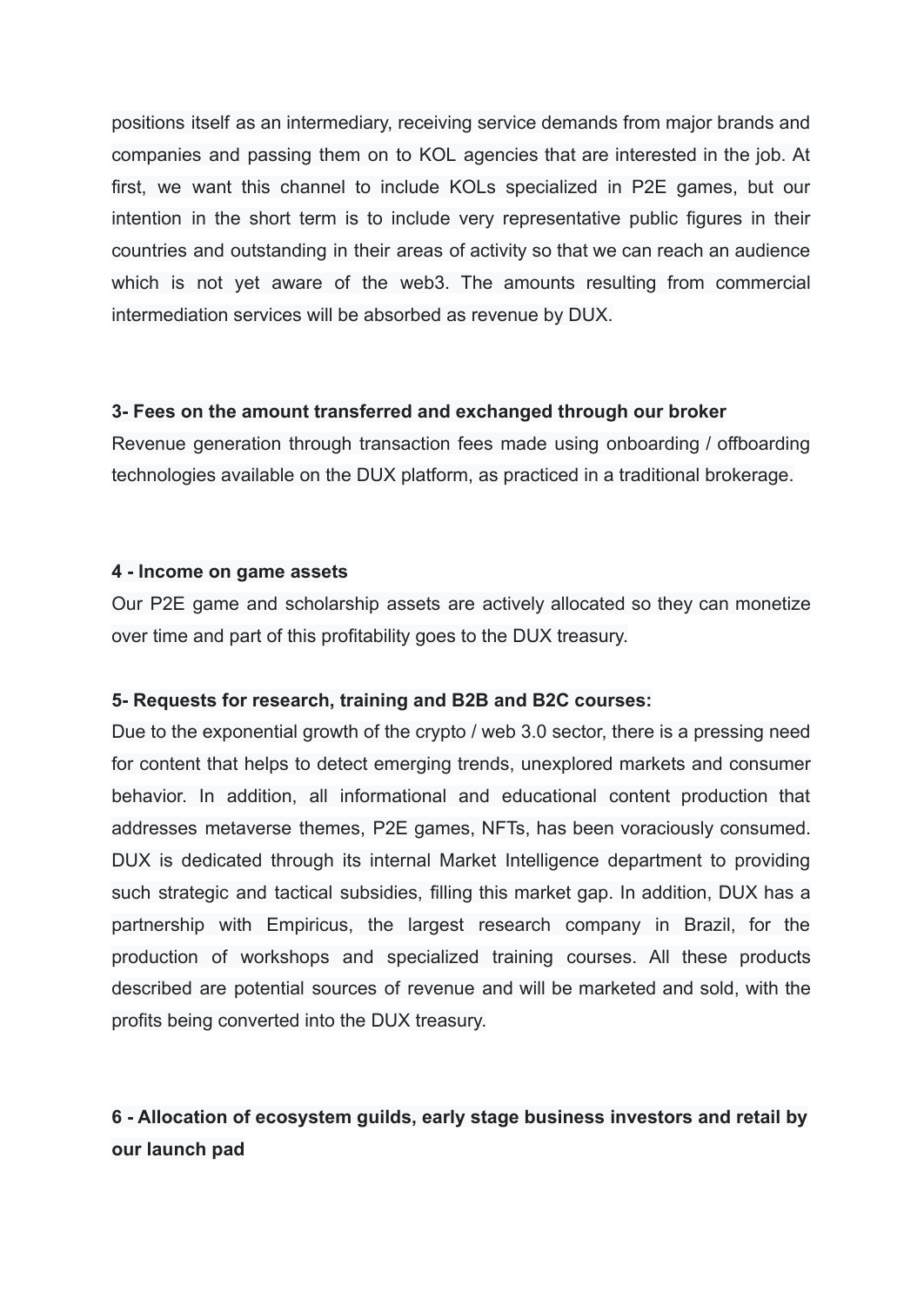The DUX BD team is constantly making active contacts with publishers and devs looking for new games and early access opportunities. From this first commercial contact, our Research and Curation department assesses the relevance of the allocation of resources and provides a detailed opinion on the project. This strategic opinion is essential so that we can expose ourselves to several opportunities in advance, but always with minimized risk - which represents a great institutional advantage in a sector that is faced with the emergence of new P2E projects every day. Through the Launchpad of the DUX platform, all members of our community will be able to have access to these same opportunities, taking advantage, together with DUX, of the advantages resulting from early access. In this way, members who choose to invest resources in projects endorsed by DUX will obtain profits from the appreciation of the token and DUX will obtain fees from the use of its launchpad technology.

In addition to the topics listed above, one of the means that DUX will use to generate appreciation of its token will be the withdrawal of part of its operating profit through the burning of a portion of our tokens. This process will reduce the amount of current assets on the market and, as a result, will increase the value of the token, correlating its appreciation with our ability to generate operating profit. All profit generated from these revenue sources will be allocated to DUX's DAO, enabling us to expand our user base, strengthen our ecosystem and reinvest in more solutions that serve market stakeholders.

### **Treasury**

The DUX treasury will be used for a variety of purposes, from building new functions and features to the platform or carrying out farm activities, to investing in new games and purchasing virtual assets, focusing on P2E games that demonstrate solidity and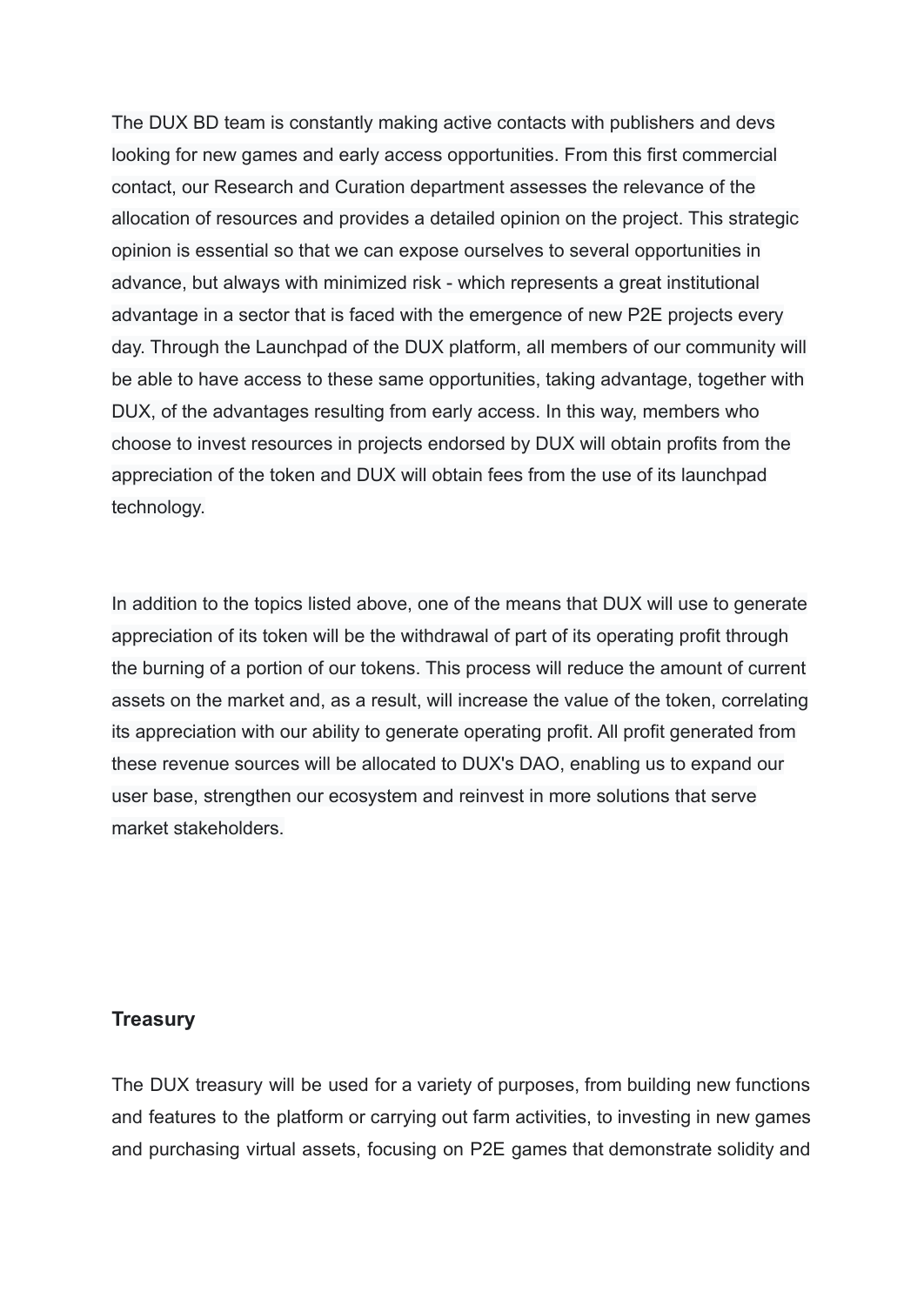strong engagement. of the community. Token Holders will also be able to express their opinion in these cases.

In the future, the DAO shall be responsible for decisions concerning the distribution of treasury funds on a recurring basis.

The function of the treasury is to provide a reserve fund to run Dux's operations and the projects presented in the roadmap, maintaining strategic areas such as research, development and expansion, or overseeing the negotiation, management and use of NFTs and \$DUX Assets, maximizing and enhancing value creation for the DAO and the community over time, on the one hand, and helping to sustainably develop the metaverse economy, on the other.

## **Treasury Management:**

Managing large treasures through DAOs is relatively new and challenging. Even more when the focus of the treasury is a new segment within the new crypto economy.

DUX deals with this scenario in the way it should be treated: with humility in the face of uncertainty. We understand the market works in cycles and eventually irresponsible management could compromise most of our peers.

To deal with such a level of complexity, deliver solid and recurring results to our community, DUX brings together and will continue to add transdisciplinary experts in its community.

Such experts - game developers, futurists, traditional and market capital managers, cryptanalysts, gamers, venture capitalists - will be essential for developing and iterating solid theses, risk-return analysis, asset correlation and any other necessary aspect to stand out as exemplary managers.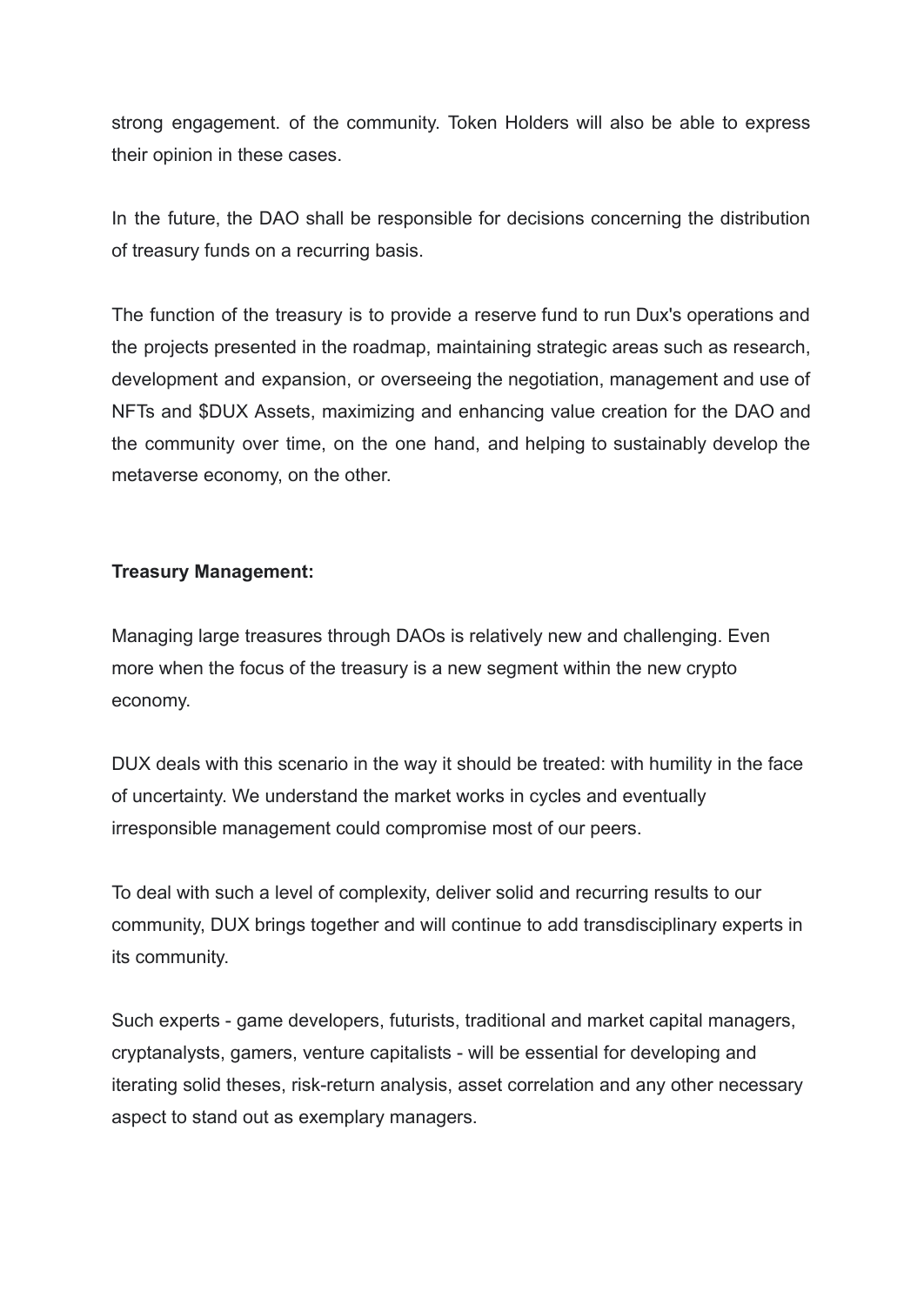Whether using computational modeling, artificial intelligence, on-chain data or secular indicators - DUX is committed to seeking out the available knowledge for an optimal management of our community's resources.

Which brings us back to the issue of dealing with humility in the face of uncertainty, we believe that what usually frustrates initiatives are not the risks that have been mapped, but the risks never imagined. The development of a broad network of analyzes and perspectives, which seeks to break confirmation bias and the status quo, is essential in such a scenario.

Such knowledge will be summarized in an ever changing methodology, open to our community and which demonstrates the main aspects considered in our decision making.

### **Compliance:**

DUX deeply understands the responsibility and trust delegated through the purchase of its tokens and in the management of the assets that make up its treasury.

The trust of our community and consequently of the market is directly linked to your ability to manage expectations, deliver on promises and be transparent in every step of resource management.

With that in mind, even before the issuance of the tokens, DUX prepared the structure for real-time reporting of its financial activities - developed from the best methodologies and frameworks of the traditional market and the new decentralized economy. In order to ensure its results, DUX will, on a recurring basis, rely on external audits.

DUX also brings together in its management body professionals from different areas of the financial market, who have built - from the best references - a compliance process that will guarantee the suitability of their financial activities.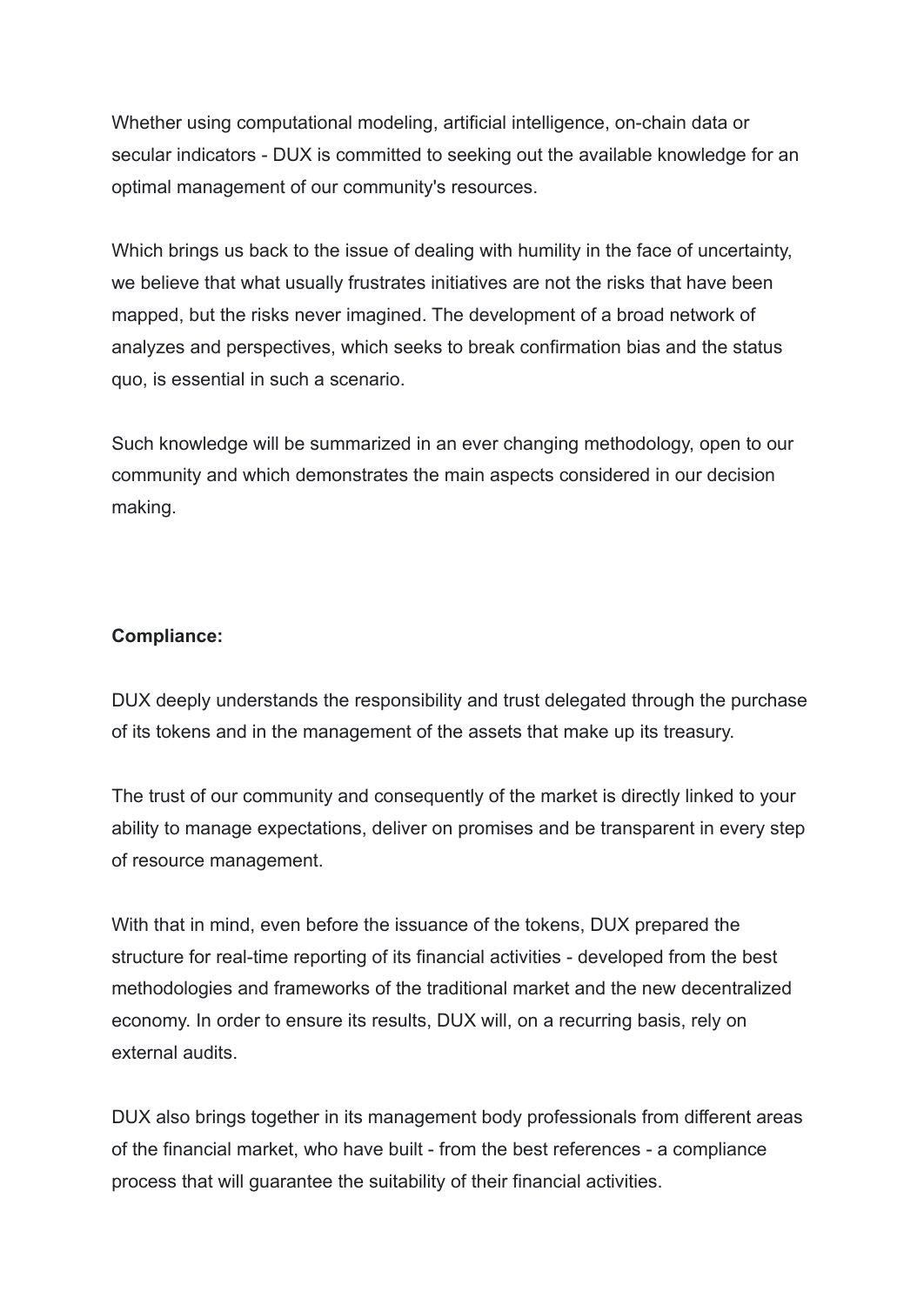DUX understands this transparency will be a great catalyst of value in the short, medium and long term, with the development of a solid and auditable track record instant feedback on the attitudes taken in the financial aspect and the community's ability to join the ecosystem from analysis of past allocations and pipeline of future allocations.

Whether to achieve successful decisions or to present a solid rationale for flawed attitudes, transparency is just not positive for those who have something to hide. And in a dynamic and volatile market like the crypto economy, our community will be able to count on DUX - not necessarily to always make the right decisions - but to always be transparent and truthful about their attitudes.

## **DISCLAIMER**

\_\_\_\_\_\_\_\_\_\_\_\_\_\_\_\_\_\_\_\_\_\_\_\_\_\_\_\_\_\_\_\_\_\_\_\_\_\_\_\_\_\_\_\_\_\_\_\_\_\_\_\_\_\_\_\_\_\_\_\_\_\_\_\_\_\_\_

The opening lines of this white paper are essential so we can eliminate any kind of information noise, divergence or frustrated expectations regarding the DUX token.

A whitepaper is, first and foremost, a statement of intent. A statute of principles. The exposition of an institutional thesis. A guide on how a strategy is intended to be implemented and a description of how that strategy will be executed and operationalized within a given time scope. However, although a whitepaper has the function of clarifying any doubts, it should be clarified that all the information presented here is subject to change and does not constitute more than a corporate intention. A whitepaper is not a contract. It has no legal validity. It does not constitute a signed document or a formal commitment between DUX and any of its stakeholders.

Although this preamble is dispensable for the majority of those who read us, we believe speaking frankly about the risks of acquiring the DUX token is the fairest way to treat those who lack specialized information about the crypto asset market, but